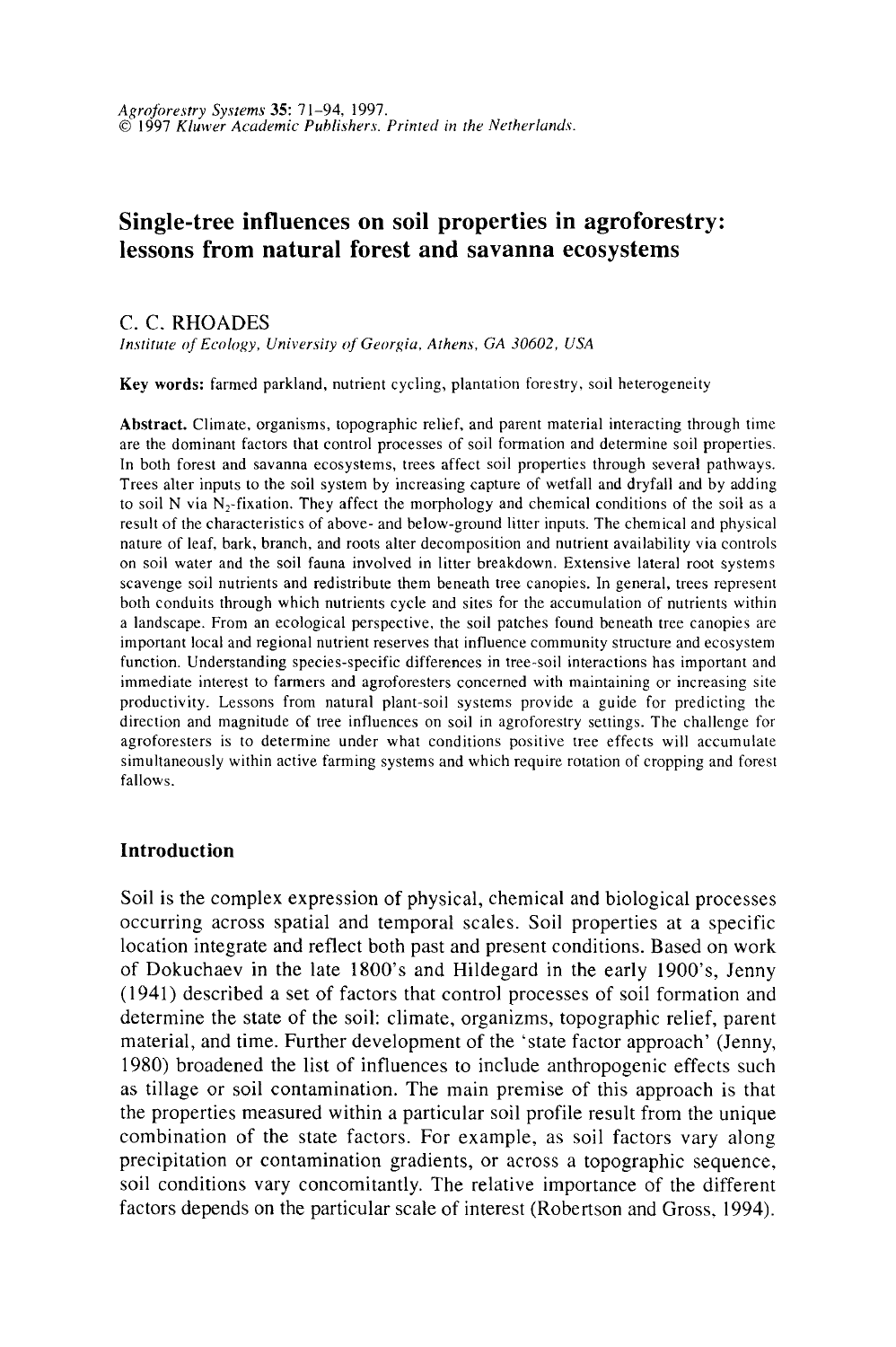Climate and parent material are considered the most important determinants of soil conditions on a global or regional scale (Birkeland, 1984). At local or landscape levels, soils are more strongly influenced by changes in topography, microclimatic variation, soil fauna and vegetation.

At the forest stand or individual stem scale, trees alter chemical, physical and biological soil properties through their impact on energy and nutrients fluxes into, out of, and within ecosystems. In agroforestry, the premise is that soil improvement generated by trees can be exploited within production systems, either simultaneously, as in intercropping, or sequentially, as in rotational fallow systems. Several mechanisms for soil improvement by trees within agroforestry systems have been proposed and studied (Nair, 1984; Young, 1989; Sanchez, 1995; Breman and Kessler, 1995). The objectives of this review are to highlight research on tree effects in natural forest, savanna and agroforestry systems and to compare tree influence patterns and control mechanisms in natural systems, with examples from agroforestry systems.

# **Forest soil: stand level vegetation controls of soil properties**

In temperate forest ecosystems, the first modern soil scientists and foresters began recording the effects of forest vegetation on soil morphology and fertility at the stand level. Dokuchaev ( 1900, cited in Remezov and Pogrebnyak, 1965) reported that '... different forest vegetation gives rise to different soil' and that local peasants '. . . are extremely conscious of the differences existing between soils formerly under linden, under oak, or under conifers'. Forest-soil associations such as 'pinery soil', 'hickory bottom', and 'white oak land' (Gast, 1937) were common labels given by European settlers describing North American forest soils. In Europe, Miiller (1889, cited in Gast, 1937) differentiated distinct types of forest floor. Mull humus, usually found beneath broad-leaved trees, was associated with nutrient-rich, neutral-reaction soils, promoting thorough mixing of organic matter by worms; mor humus, commonly found beneath conifers, were relatively nutrient poor, acidic, and confined to the surface of the mineral soil.

Early research on the effects of tree species on soil began by characterizing forest floor and mineral soil properties beneath different forest types. In Minnesota, Alway and coworkers (1933) found species differences in the chemical composition of the forest floor layers and fresh litter, despite similar mineral soil conditions. For example, calcium and nitrogen content were 5 and 1.75 times higher in hardwood versus conifer forest floor. The pH of newly fallen litter was similar for all species, but pH was lower in the partially decomposed and humus layers of the pines. In forest plantations in the UK, Ovington (1954) found that a characteristic forest floor developed under a given species across a range of sites. He found thick mor humus under conifer and thin mull humus beneath hardwoods. He further differentiated mor humus into that found under pine (P. nigra) and spruce (Picea abies) from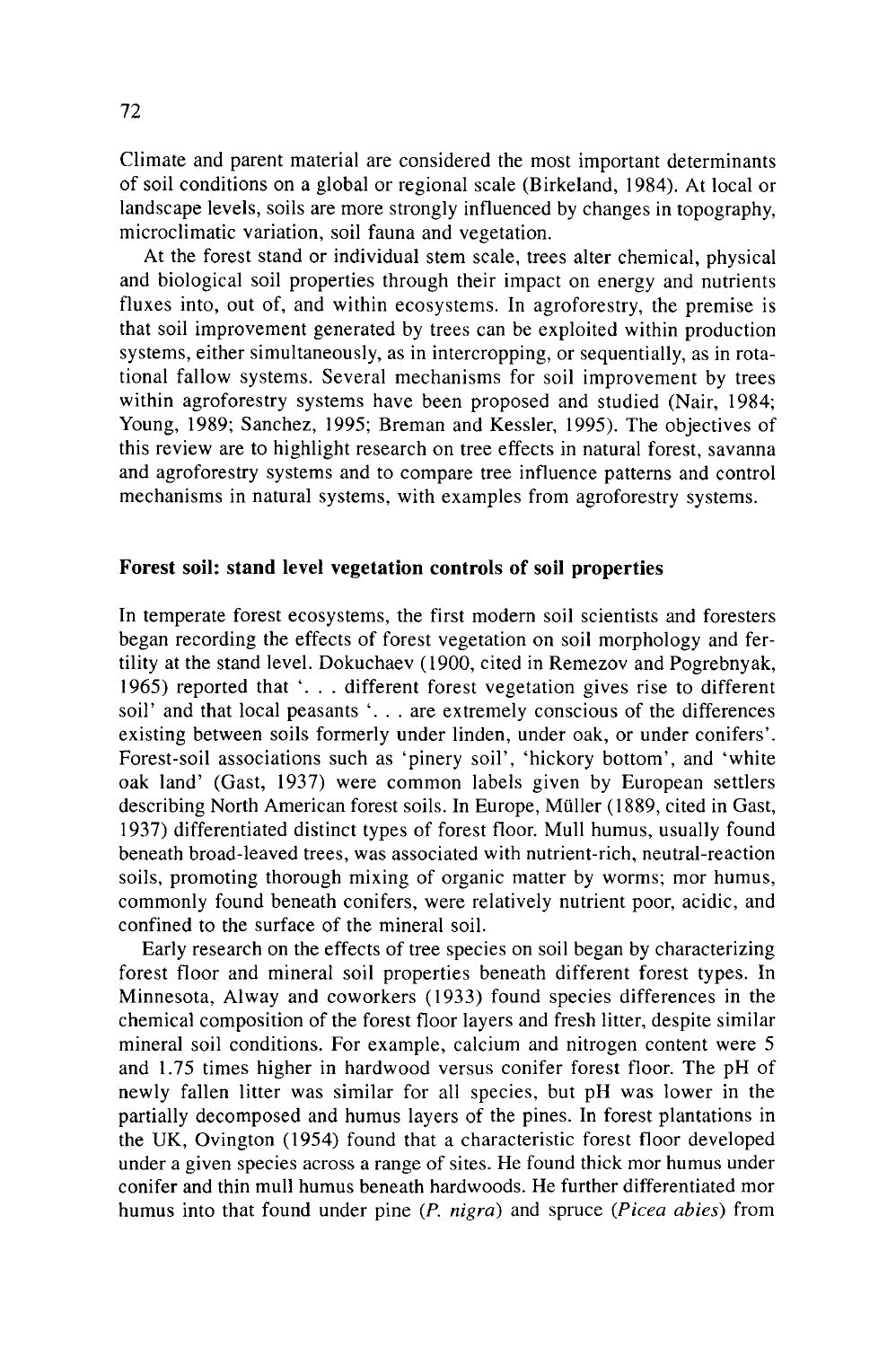that found beneath Douglas-fir *(Pseudotsuga taxifolia).* Ovington regarded the broad mor and mull categories as indicators of site fertility and the accumulation of C, N and other nutrients in the mor layer as a nutrient sink. Based on the objective of the British Forestry Commission to regenerate soils by afforestation, conifer stands were less favored for the task than hardwoods.

Resource managers concerned with the effects of forest conversion on soil productivity expanded their studies to include the mineral soil underlying various species. At Harvard forest, block plantations of various tree species were established to track soil changes in abandoned New England farmland (Gast, 1937). In general, research showed increases in organic matter in topsoil beneath hardwood species and decreases beneath pine. In Britain, Ovington (1956) compared hardwood and conifer forest plantations with unforested adjacent areas and reported increased soil carbon, nitrogen, and organic matter in 33 out of 36 plantations. He found considerable variation between species and was unable to draw a clear distinction between the influence of hardwoods and conifers on soil organic. He did however, find the highest soil N levels in native oak forest and the lowest in spruce plantations.

Recent research on forest vegetation effects on soil takes advantage of long-term data collected in replicated plots to quantify progressive soil change throughout the course of stand development (Challinor, 1968; Binkley and Valentine, 1991; Fisher, 1995). These studies support evidence of species differences and further emphasize that species effects cannot be aggregated into hardwood versus conifer effects. Challinor (1968) examined 30-year-old Yale forest plots in Connecticut and found that soil beneath Norway spruce *(Picea abies)* had higher levels of organic matter, N, K, and Ca than soil beneath red oak *(Quercus rubra),* white pine *(P. strobus),* and red pine *(P. resinosa).* The soil under pine species had higher infiltration rates than oak, spruce, or mixed hardwood stands. Binkley and Valentine (1991) returned to the Yale forest plantations 22 years after Challinor. They found that soil in green ash *(Fraxinus pennsylvanica)* plots contained more than twice the amount of Ca and Mg found in spruce plots. Spruce plots had higher levels of exchangeable acidity and aluminum and lower soil pH. They attributed the species effects on soil pH to differences in acid strengths and to depletion of soil base cations by spruce. These stand-level studies demonstrate the influence of uniform forest vegetation on soil conditions.

# Mixed species forests: mosaics of soil properties

In dense, single-species forest stands, the effect of forest vegetation may be fairly uniform (Riha et al., 1986), but in mixed species stands an individual tree may affect soil conditions differently than surrounding vegetation. The outcome is a mosaic of soil conditions across the stand. Beneath a forest canopy, soil heterogeneity results from both the spatial and temporal effects of trees; for some soil properties, the effect on the soil template may extend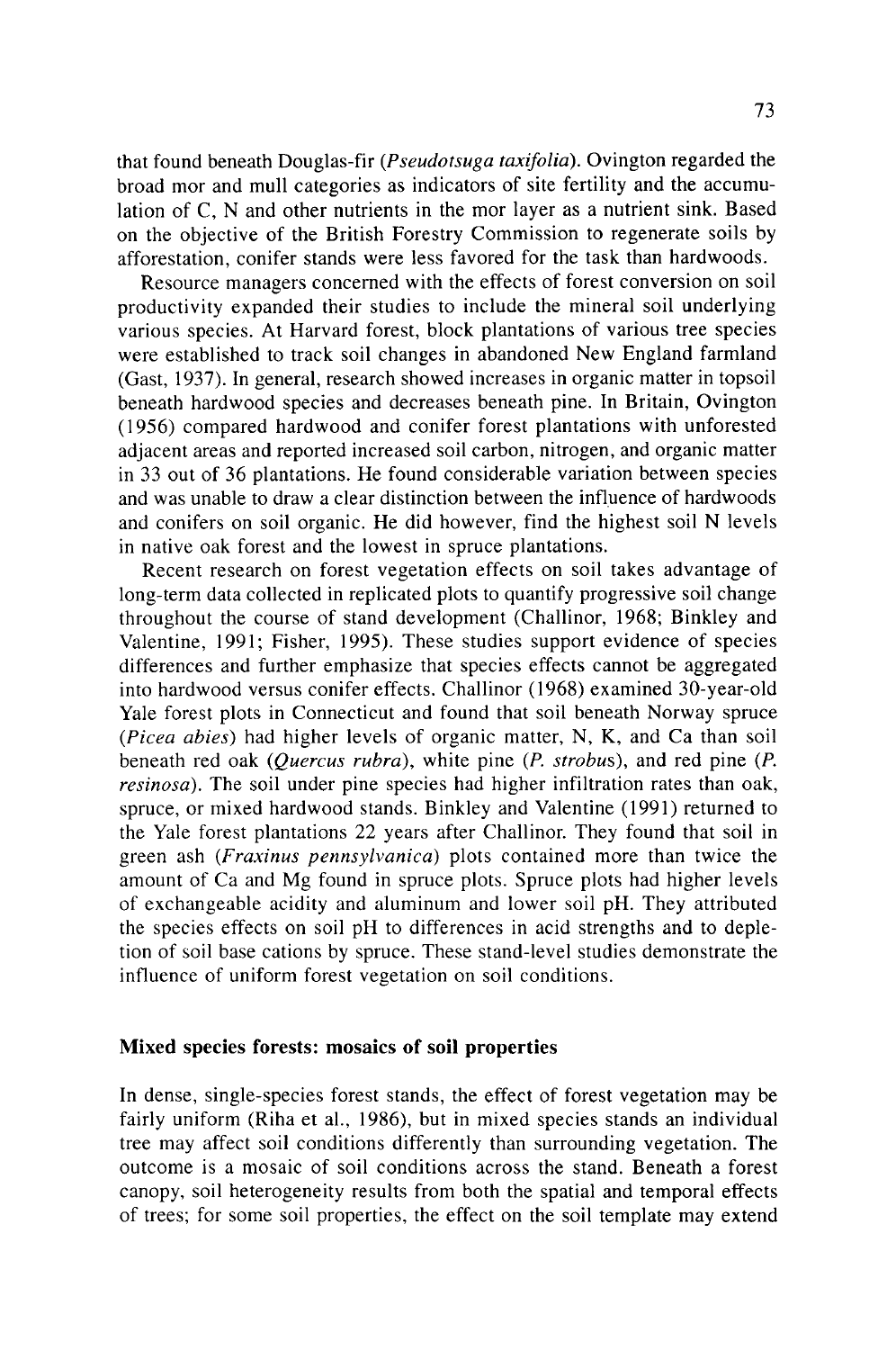well beyond the life of the individual tree. Beneath Kauri *(Agathis australis)*  canopies in New Zealand for example, intense local podzolization translocates organic material and clay to lower soil horizons, forming a lasting, visiblybleached soil profile (Crocker, 1952). These tree-influence zones generate nutrient resource patches that can influence seedling establishment and understory vegetation.

The idea of soil nutrient mosaics within forests was advanced by Zinke (Zinke, 1962; Zinke and Crocker, 1962). He measured radial variation in soil properties surrounding trees in northern California and described forest soils as the 'summation of individual influence patterns' (Zinke, 1962). He also found a general trend of increased soil pH, and decreased N and base cations with distance from *Pinus contorta* trunks (Table 1, Figure 1). After comparing an assortment of species, Zinke proposed that deposition patterns of bark and litter chemistry produce concentric rings of tree influence. Acidic stemflow and base element-poor bark dominate soil inputs adjacent to the bole, while base and N-rich leaf and branch litter form a fertile zone near the edge of the tree canopy. The radial extent of tree influence related to tree size, and the symmetric pattern was modified by slope and prevailing wind direction (Figure 1 ). For 1,500 to 3,000 year-old giant sequoias *(Sequoia gigantea)* with trunk diameters ranging from 6 to 9 m, Zinke and Crocker (1962) identified the zone of maximum tree influence at about 3 m from the bole.

In forest systems, throughfall and stemflow fluxes contribute to nutrient patterns beneath tree canopies by washing or leaching nutrients from leaf surfaces and concentrating them at the base of the trunk. Water soluble elements in stemflow are derived from dust and insect remains washed from the canopy and trunk. Chemical and textural properties of tree bark modify precipitation inputs and regulate stemflow quantity. Gersper and Holowaychuk (1971) examined 'biohydrologic factors' of soil formation by comparing



*Figure 1.* Pattern of soil pH (A) and percent total soil N (B) associated with *Pinus contorta* in northern California, USA. High N on NW axis is the effect of prevailing winds. *Source:* Zinke (1962).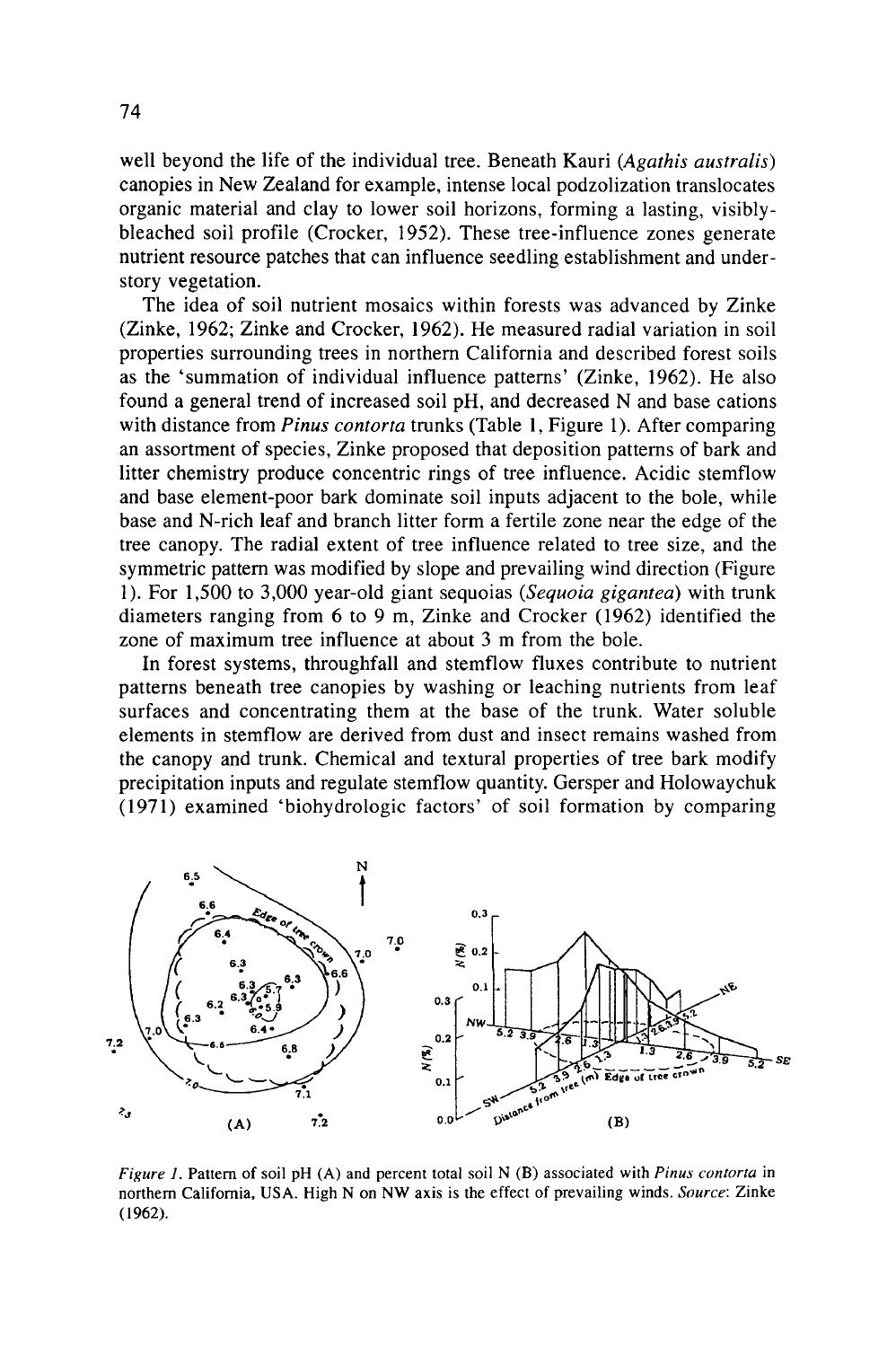subcanopy soil chemistry with incident stemflow beneath a variety of hardwoods (Table 4). Stemflow beneath American beech *(Fagus grandifolia),*  white oak *(Quercus alba),* and sugar maple *(Acer saccharum)* was highly enriched in C, K, Ca, Na, Mg, and P. Where stemflow volume was high, soils had higher organic C and K, and had lower soil pH close to trunks. Smooth bark species such as American beech and red oak have greater stemflow volume and more distinct tree influence patterns than sugar maple, pignut hickory *(Carya glabra)* or white oak. Conversely, rough bark species generate more acidic stemflow than smooth bark species (Mina, 1967). In drier ecosystems where stemflow volume is lower, elements leaching from tree bark and canopy can generate tree effects. In an oak stand in France, Beniamino and coworkers ( 1991) found a soil acidity pattern beneath tree crowns similar to that reported by Zinke (1962). In these stands, where stemflow comprised only 0.62% of incident rainfall, acidification was attributed to slow diffusion of water soluble substances through the canopy and down the tree trunk.

Regional soil heterogeneity may result from processes occurring beneath the canopies of individual trees. In British Columbia, Crampton ( 1984) hypothesized that the high degree of local variability in soils may be the lasting impression of soil gleying beneath trees. Due to the architecture of hemlock *(Tsuga canadensis)* and cedar *(Thuja plicata)* canopies, rainwater is shed at the edge of the canopy; little precipitation penetrates the canopy and collects as stemflow. Soil at the canopy perimeter is frequently saturated, and mottling caused by reduction and transport of Fe is most pronounced in that zone (Table 1 ). Crampton noted that morphologic alteration was greatest under large trees, indicating that processes contributing to gleying were cumulative over the life of the tree.

Tree effects may vary across a landscape or be modified by understory vegetation. Boettcher and Kalisz ( 1990, 1991) looked at soil nutrient mosaics in the mountains of Kentucky (Table 1). Comparing tulip-poplar (Liriodendron *tulipifera)* and hemlock *(Tsuga canadensis)* they found that soil pH and mineralizable N were consistently higher under tulip-poplar regardless of topographic position or understory vegetation. Stands supporting *Rhododendron maximum* understories had lower pH and earthworm densities and showed little cation accumulation below the crowns of either overstory species. In the absence of rhododendron, earthworm densities and soil cations were higher under tulip-poplar.

Within a given species, genotypic or gender-specific variation may contribute to tree effects on soil properties. In Costa Rican lowland tropical rainforest, Rhoades et al. (1994) measured higher soil P associated with the dioecious tree *Simarouba amara.* Beneath female S. *amara* crowns, labile inorganic and organic soil P were higher than below male crowns or in surrounding forest. Gender differences may have resulted from increased P cycling in fruit or litter or differences in P transformations beneath female trees.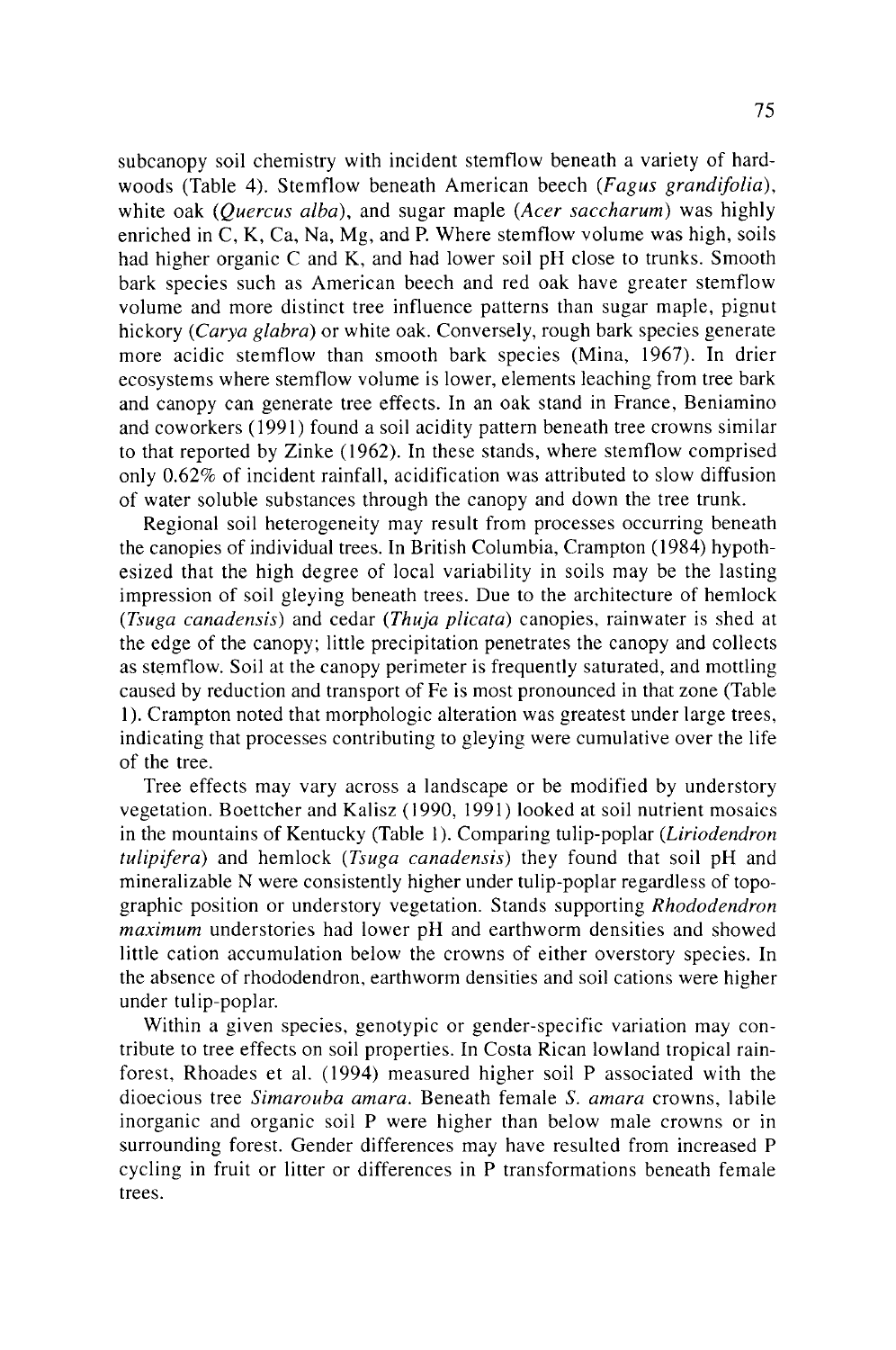| Site description/Source                                                 | Tree species                             | Soil property                                                | Under<br>canopy                     | Edge of<br>canopy                  | Beyond<br>canopy                                     |
|-------------------------------------------------------------------------|------------------------------------------|--------------------------------------------------------------|-------------------------------------|------------------------------------|------------------------------------------------------|
| California, USA<br>various sites                                        | Pseudotsuga menziesii<br>Pinus ponderosa | Total N $(%)$<br>$CEC$ (cmol, $kg^{-1}$                      | $0.14 - 0.21$<br>$12 - 26$          | $0.17 - 0.29$<br>$15 - 30$         | $0.12 - 0.22$<br>$12 - 22$                           |
| (Zinke, 1962)                                                           | Libocedrus decurrens                     | $Ca+Mg+K+Na$ (cmol, $kg^{-1}$ )<br>pН                        | $5 - 25$<br>$4.9 - 6.1$             | $8 - 35$<br>$5.1 - 6.8$            | $14 - 24$<br>$5.5 - 6.9$                             |
| California, USA<br>Sierra Nevada mountains<br>(Zinke and Crocker, 1962) | Sequoia gigantea                         | Total $C$ (%)<br>Total N $(\%)$<br>C/N<br>pH<br>Bulk density | 8.47<br>0.323<br>26.3<br>6.5<br>0.6 | 5.46<br>0.212<br>25<br>6.6<br>0.86 | 4.06<br>0.189<br>23<br>6.4<br>0.86                   |
| British Colombia, Canada<br>coastal rainforest<br>(Crampton, 1984)      | Tsuga heterophylla<br>Thuja plicata      | Mottling<br>рH                                               | 2 mm dia<br>reddish gray            | $> 5$ mm dia<br>yellowish red      | $\overline{\phantom{m}}$<br>$\overline{\phantom{a}}$ |
|                                                                         |                                          | A Horizon<br><b>B</b> Horizon                                | 4.9<br>5.9                          | 5.4<br>6.1                         |                                                      |

*Table I.* Single-tree influences on soil properties in forest ecosystems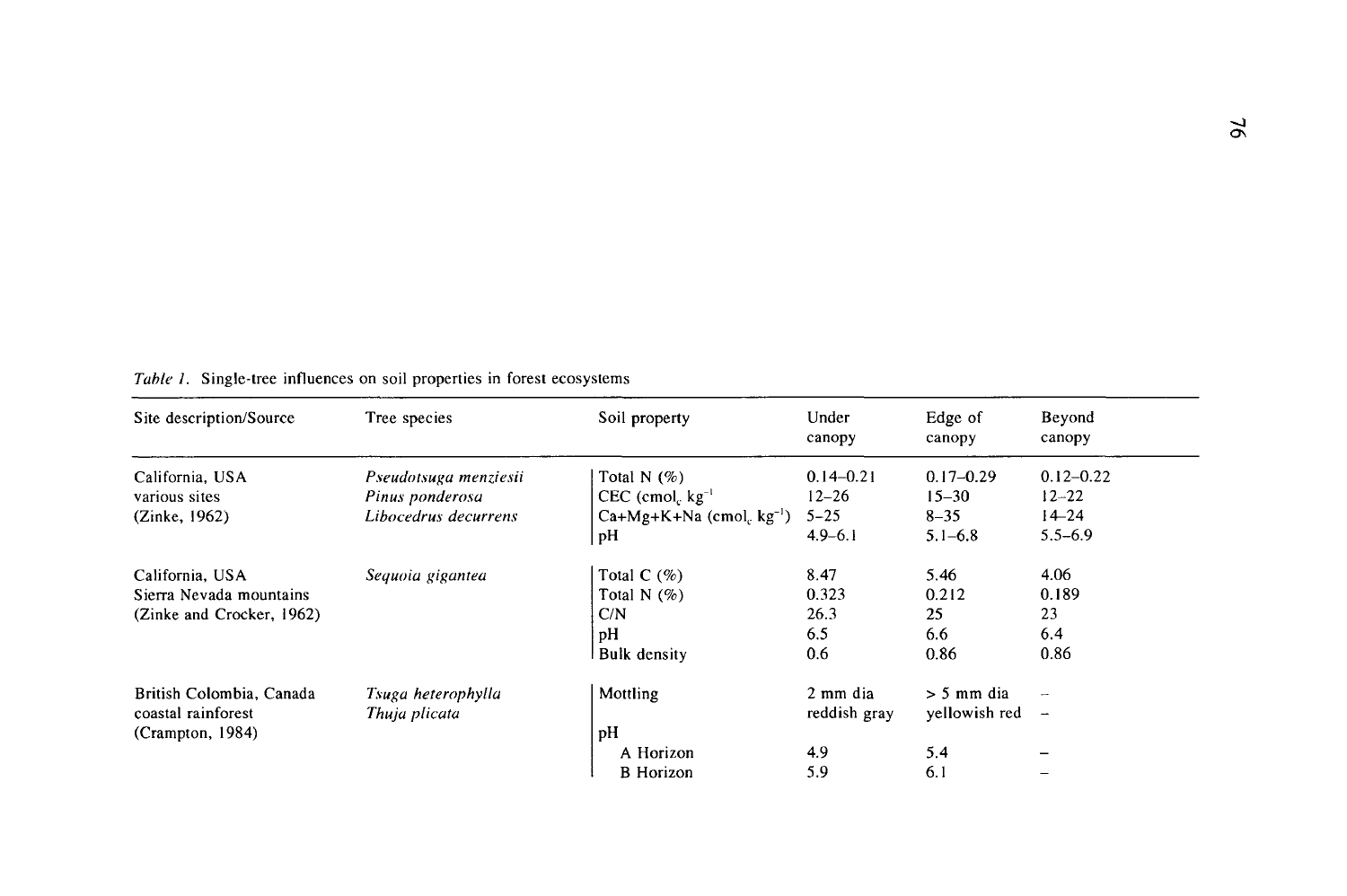|                                                                                                        |                              |                                       | LT<br>with rhododendron | ТC        | LT                 | TС<br>without rhododendron |
|--------------------------------------------------------------------------------------------------------|------------------------------|---------------------------------------|-------------------------|-----------|--------------------|----------------------------|
| Kentucky, USA                                                                                          | Liriodendron tulipifera (LT) | pH                                    | $4.7^*$                 | 4.5       | $5.6**$            | 5.0                        |
| Appalachian mountains                                                                                  | Tsuga canadensis (TC)        | Mineralizable N $(g \text{ kg}^{-1})$ | $0.110^{+}$             | 0.092     | $0.220^{+}$        | 0.150                      |
| temperate mixed mesophytic                                                                             |                              | $Ca$ (cmol, $kg^{-1}$ )               | 2.2                     | 2.3       | $5.5^{+}$          | 3.4                        |
| (Boettcher and Kalisz, 1990)                                                                           |                              | $mg$ (cmol, $kg^{-1}$ )               | 0.5                     | 0.4       | $0.9**$            | 0.4                        |
| Significance levels:                                                                                   |                              | K (cmol <sub>c</sub> $kg^{-1}$ )      | 0.2                     | 0.2       | $0.3**$            | 0.2                        |
| $0.1$ <sup>(*)</sup> , $0.05$ <sup>*</sup> ), and $0.01$ (**)                                          |                              | Forest floor mass $(g m^{-2})$        | 1515<br>1606            |           | 859**              | 1474                       |
|                                                                                                        |                              |                                       | Under tree canopies     |           | Beyond             |                            |
|                                                                                                        |                              |                                       | Females                 | Males     | canopy             |                            |
| La Selva, Costa Rica<br>Lowland rainforest                                                             | Simarouba amara              | Resin P<br>Bicarbonate P              | 2.93a                   | $1.61$ ab | 1.13 <sub>b</sub>  |                            |
| (Rhoades et al., 1994)                                                                                 |                              | Inorganic                             | 3.14a                   | $2.47$ ab | 2.14 <sub>b</sub>  |                            |
| Within a row, means<br>followed by the same letter<br>are not significantly<br>different at $P = 0.05$ |                              | Organic                               | 15.47 a                 | 11.32 b   | 12.09 <sub>b</sub> |                            |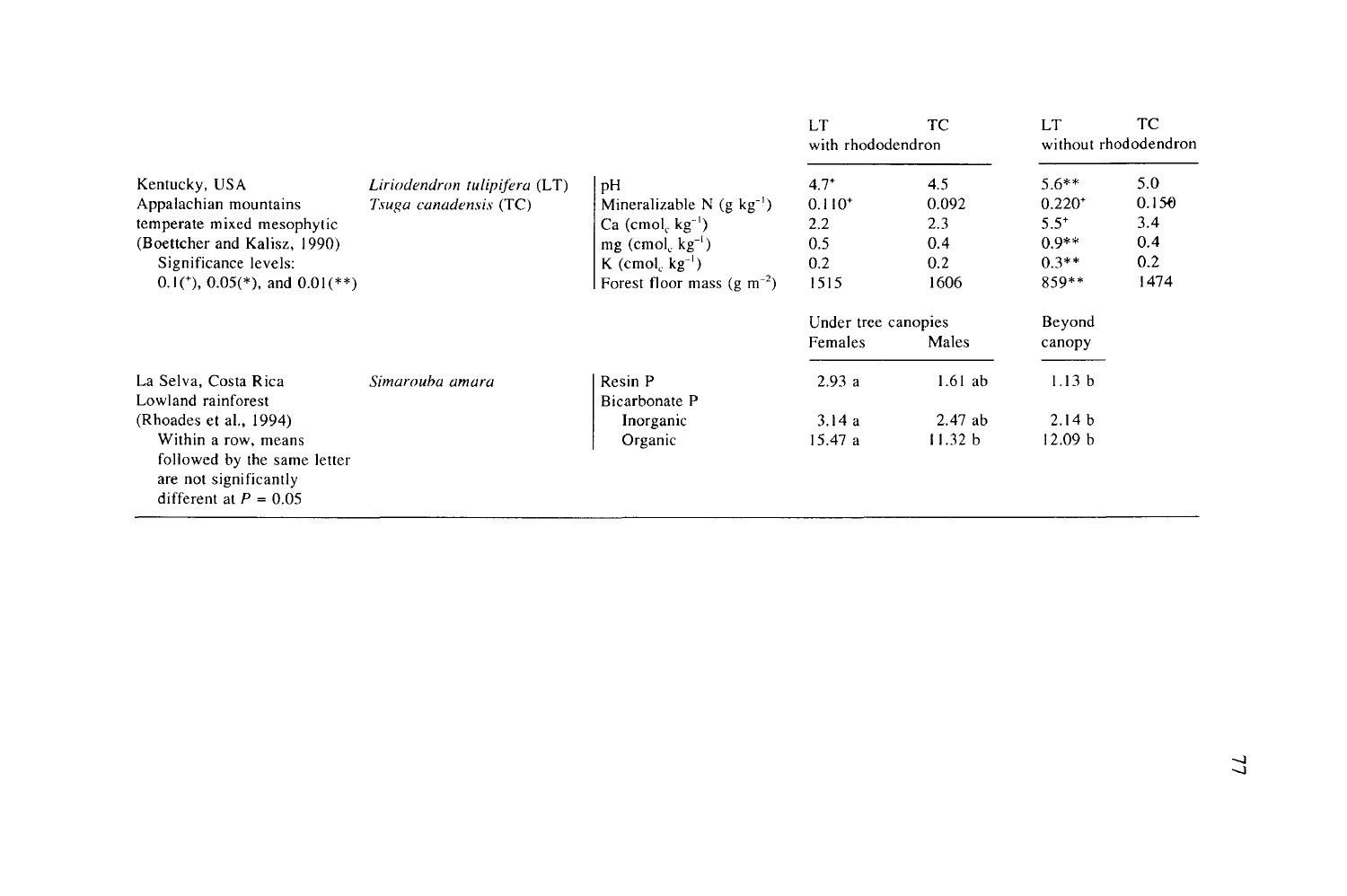#### **Tree Savannas: islands of soil fertility**

In semi-arid and arid regions, sparse water and frequent fire limit tree density and produce widely-spaced gallery forests or tree savannas. These ecosystems, where isolated trees are found within a grass matrix, offer a unique opportunity to quantify single-tree effects on soil resources and understory vegetation. The scattered trees represent islands within the surrounding landscapes, where differences in aboveground vegetative structure and longevity form corresponding below-ground patches in soil resources. Improved soil and microclimatic conditions beneath the canopies of isolated trees often provide visible benefit to subcanopy vegetation, giving rise to productive 'fertile islands' (Figure 2; Charley and West, 1975; Klemmedson and Barth, 1975). Modified microclimatic and nutrient conditions associated with the structural discontinuity of isolated savanna trees have been equated to the conditions found in forest gaps (Belsky and Canham, 1994). In contrast to forest gaps, however, the effect of the tree patch begins and grows in tandem with the tree rather than forming when a tree dies.

Improved soil nutrient and water conditions beneath isolated trees have been recorded in savanna ecosystems in Africa (Bernhard-Reversat, 1982; Weltzin and Coughenour, 1990; Belsky et al., 1993), Central and South America (Kellman, 1979; Garcia-Miragaya, 1994) and North America



*Figure* 2. Nutrient isolines for total N% beneath isolated tree within a desert ecosystem in the south-western USA. *Source:* Klemmedson and Barth (1975).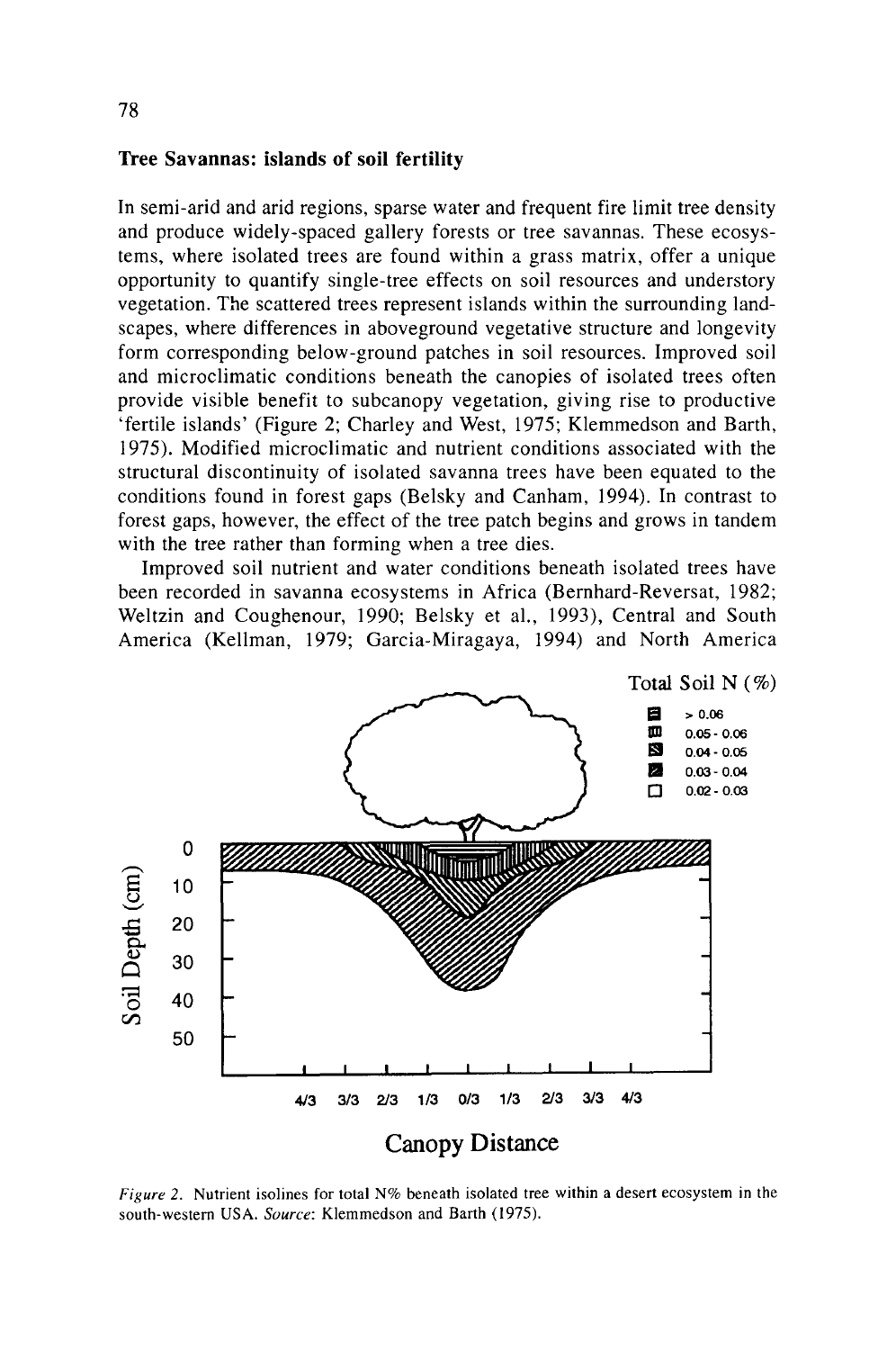(Tiedemann and Klemmedson, 1973a; Charley and West, 1975; Virginia, 1986; Everett et al., 1986; Klemmedson and Wienhold, 1992; Jackson et al., 1990; Table 2). The typical pattern near isolated trees is exemplified by the leguminous tree mesquite *(Prosopis juliflora)* which increases organic matter, total N, S, K and soluble salts at the soil surface (Tiedemann and Klemmedson, l 973a). Mesquite roots extend both deep into the soil profile and also over 10 m laterally where they nodulate and symbiotically fix nitrogen (Virginia, 1986). Improved nutrient content at the soil surface is attributed to redistribution of soil nutrients from both deep beneath and beyond the edge of mesquite canopies. Nutrient redistribution by extensive root systems (Figure 3) to surface soils results in increased abundance and production of understory perennial grasses beneath mesquite (Tiedemann and Klemmedson, 1973b), but may decrease grass production beyond the canopies (Paulsen, 1950). Comparing relative yields of understory grass planted in mesquite and nonmesquite soil, Tiedemann and Klemmedson (1973a) found that plants grown in non-mesquite soil were more limited by N, P, K, or S availability than those grown in mesquite soil. By experimentally maintaining optimal soil water levels they concluded that higher grass biomass production in mesquite soil was due to soil nutrient status rather than water relations.

Compared to zones of higher rainfall, where nutrients are leached deep into the soil profile, enrichment beneath trees in dryland regions is restricted to a thin band at the soil surface. The boundary of nutrient patches is less distinct here than in closed-canopy forest because the soil surface is exposed to eolian mixing and transport of litter and soil. Also, reduced wind velocity below tree crowns may settle airborne particles into soil mounds at the base of trees (Charley and West, 1975). This represents another form of redistribution of organic and inorganic nutrients from across the landscape to focal points beneath tree canopies.

Differences in soil influence beneath tree species relate both to nutrients recycled in litter and those captured by tree canopies. Leaf nutrient concentration, degree of nutrient reabsorption prior to leaf abscision, and litterfall mass determine the amount of nutrients recycled in litter (Vitousek and Sanford, 1986). The chemical quality of litter inputs then regulate organic matter decomposition and the formation of stable and labile soil organic matter pools (Parton et al., 1988). Species differences in N, P and lignin tissue concentrations explained greater soil nutrient buildup beneath a variety of savanna tree species in Venezuela (Garcia-Miragaya, 1994). Species with higher tissue C/N and C/P ratios and more lignin accumulated more soil organic matter. In the humid savannas of Belize, Kellman ( 1979) found that soil cation concentrations beneath clumps of certain tree species approached levels present in nearby rainforest (Table 2). *Clethra* sp. increased Ca, Mg and K by 50, 19, and 5% over savanna levels. Cations increased beneath *Quercus* and *Miconia* by only 2.4 to 8%. Of the trees studied, none had root systems that reached below 30 cm, and Kellman attributed the increment in soil nutrients to increased precipitation capture on tree foliage rather than nutrient pumping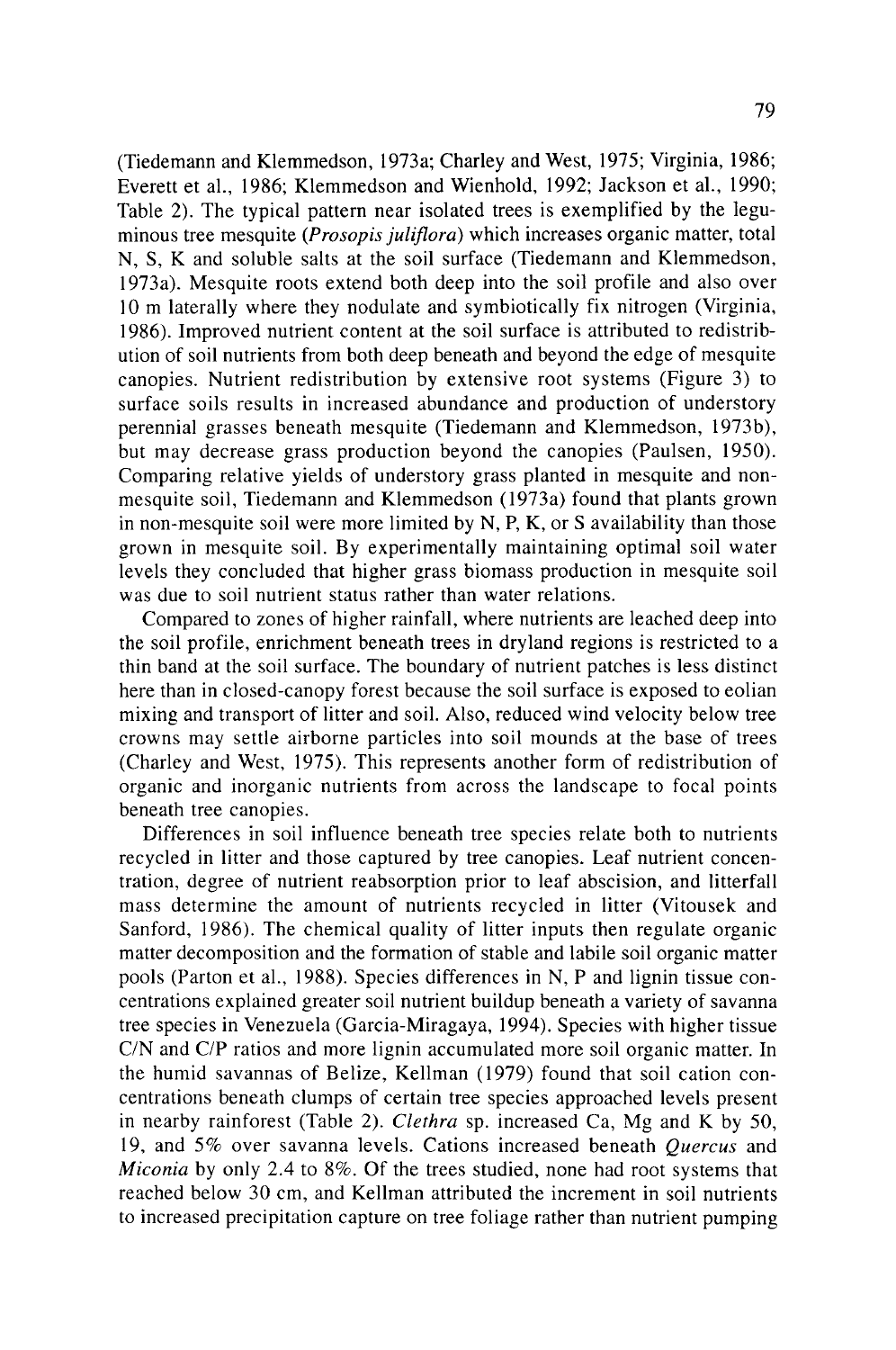| Site description/source                        | Tree species        |                  | Total C<br>% | Total N<br>$\%$ | Ca                       | Mg<br>— $(cmol_c kg^{-1})$ — | K               |                                                   |                                            |
|------------------------------------------------|---------------------|------------------|--------------|-----------------|--------------------------|------------------------------|-----------------|---------------------------------------------------|--------------------------------------------|
| Humid savanna                                  | Clethra hondurensis | Tree canopies    |              |                 |                          |                              |                 |                                                   |                                            |
| Belize, Central America                        | Quercus sp.         | Clethra          | 5.0          | 0.21            | 5.10                     | 3.50                         | 0.35            |                                                   |                                            |
| (Kellman, 1979)                                |                     | <b>Ouercus</b>   | 2.1          | 0.10            | 0.80                     | 0.44                         | 0.28            |                                                   |                                            |
| Soil depth: 0–5 cm                             |                     | Savanna          | 1.3          | 0.06            | 0.10                     | 0.18                         | 0.07            |                                                   |                                            |
|                                                |                     | Rainforest       | 2.3          | 0.20            | 5.00                     | 1.00                         | 0.45            |                                                   |                                            |
|                                                |                     |                  |              |                 |                          |                              |                 | Mineral N<br>production<br>$(g \text{ N m}^{-2})$ | Mineralized N<br>$(\% \text{ of Total N})$ |
| Senegal                                        | Acacia senegal      | Tree canopies    |              |                 |                          |                              |                 |                                                   |                                            |
| (Bernhard-Reversat, 1982) Balanites aegyptiaca |                     | Acacia           | 6.2          | 0.56            | -                        |                              |                 | 8.2                                               | 9.67                                       |
| Soil depth: 10 cm                              |                     | <b>Balanites</b> | 5.8          | 0.52            | $\overline{\phantom{0}}$ |                              | -               | 4.9                                               | 7.03                                       |
|                                                |                     | Open sites       |              |                 | -                        |                              | $\qquad \qquad$ |                                                   |                                            |
|                                                |                     | Dune             | 2.2          | 0.18            | -                        |                              | -               | 2.2                                               | 7.10                                       |
|                                                |                     | Foot slope       | 3.7          | 0.30            |                          |                              |                 | 4.6                                               | 11.00                                      |

# *Table* 2. Single-tree influences on soil properties in savanna ecosystems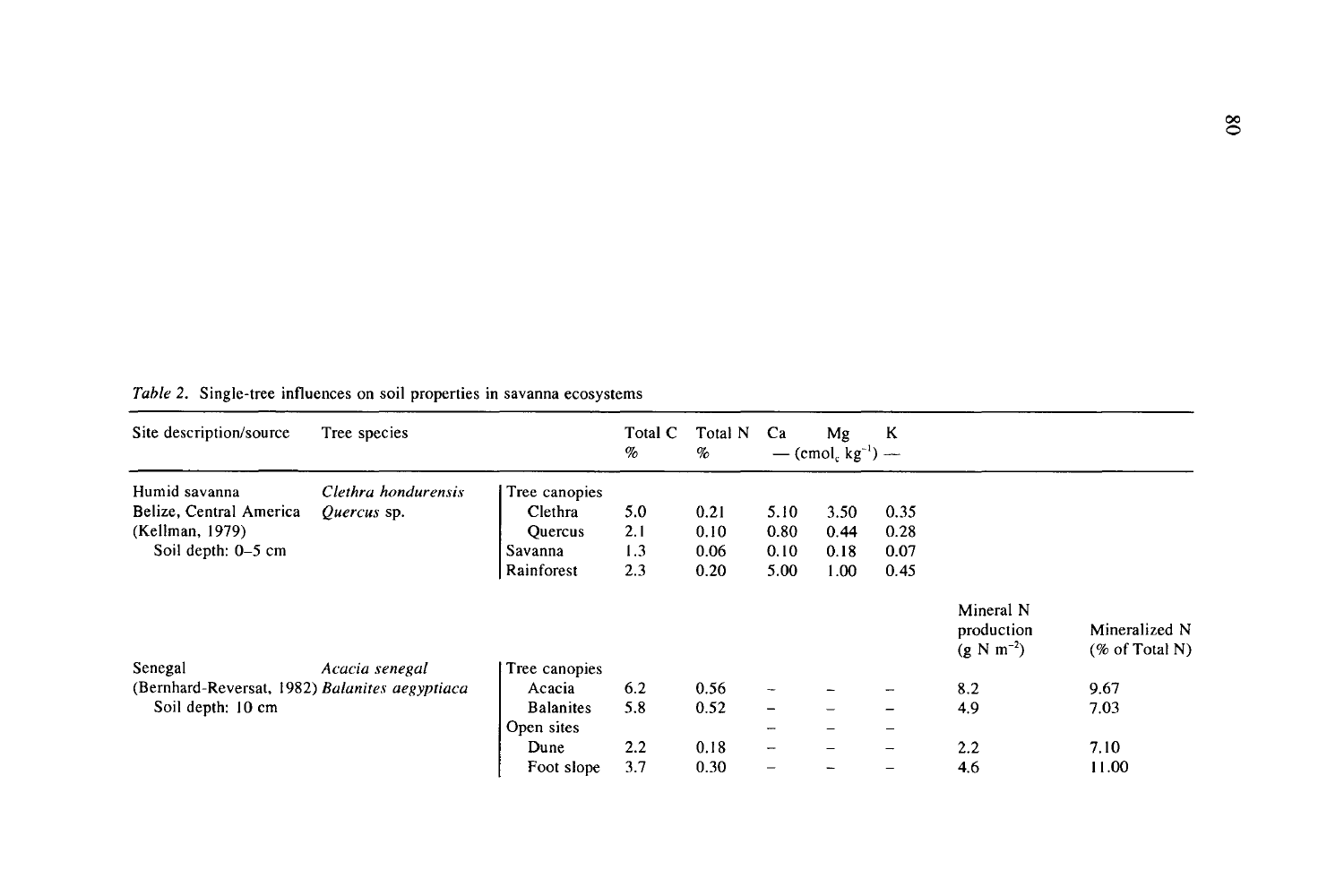|                                |                      |                   |      |                          |      |      |      | Mineralizable N<br>$(g N g soil-1)$<br>$week^{-1}$ | Microbial<br>biomass C<br>$(g N g soil-1)$ |
|--------------------------------|----------------------|-------------------|------|--------------------------|------|------|------|----------------------------------------------------|--------------------------------------------|
| Western Kenya                  | Acacia tortilis      | Low rainfall      |      |                          |      |      |      |                                                    |                                            |
| Tsavo National Park            | Adansonia digitata   | Canopy            | 1.49 | 0.13                     | 3.62 | 1.68 | 0.89 | 4.1                                                | 262                                        |
| (Belsky et al., 1989)          |                      | Open              | 0.78 | 0.06                     | 2.94 | 1.38 | 0.68 | 1.7                                                | 172                                        |
| and 1993                       |                      | High rainfall     |      |                          |      |      |      |                                                    |                                            |
| Soil depth: 0-15 cm            |                      | Canopy            | 1.45 | 0.13                     | 5.20 | 1.49 | 0.93 | 2.0                                                | 622                                        |
|                                |                      | Open              | 0.93 | 0.07                     | 3.82 | 1.81 | 0.70 | 2.0                                                | 404                                        |
| Southern Zimbabwe              | Combretum apiculatum | Fine-texture soil |      |                          |      |      |      |                                                    |                                            |
| (Campbell et al., 1994)        | Acacia nilotica      | Canopy            | 4.05 | $\overline{\phantom{a}}$ | 3.59 | 2.73 | 1.71 |                                                    |                                            |
| Soil depth: 0–5 cm             | A. karroo            | Open              | 1.74 | $\equiv$                 | 4.34 | 2.97 | 0.86 |                                                    |                                            |
|                                | Terminalia sericea   | Sandy soil        |      |                          |      |      |      |                                                    |                                            |
|                                | Burkea africana      | Canopy            | 0.61 | $\overline{\phantom{0}}$ | 0.59 | 0.28 | 0.31 |                                                    |                                            |
|                                |                      | Open              | 0.40 | $\overline{\phantom{m}}$ | 0.37 | 0.18 | 0.20 |                                                    |                                            |
| Llanos savanna, Venezuela      |                      | Evergreen         | 1.72 | 0.07                     | 1.37 | 0.71 | 0.10 |                                                    |                                            |
| (Garcia-Miragaya et al., 1994) |                      | Deciduous         | 1.30 | 0.07                     | 0.82 | 0.51 | 0.08 |                                                    |                                            |
|                                |                      | Forest            | 1.50 | 0.11                     | 1.40 | 0.63 | 0.13 |                                                    |                                            |
|                                |                      | Grassland         | 0.78 | 0.07                     | 0.22 | 0.28 | 0.06 |                                                    |                                            |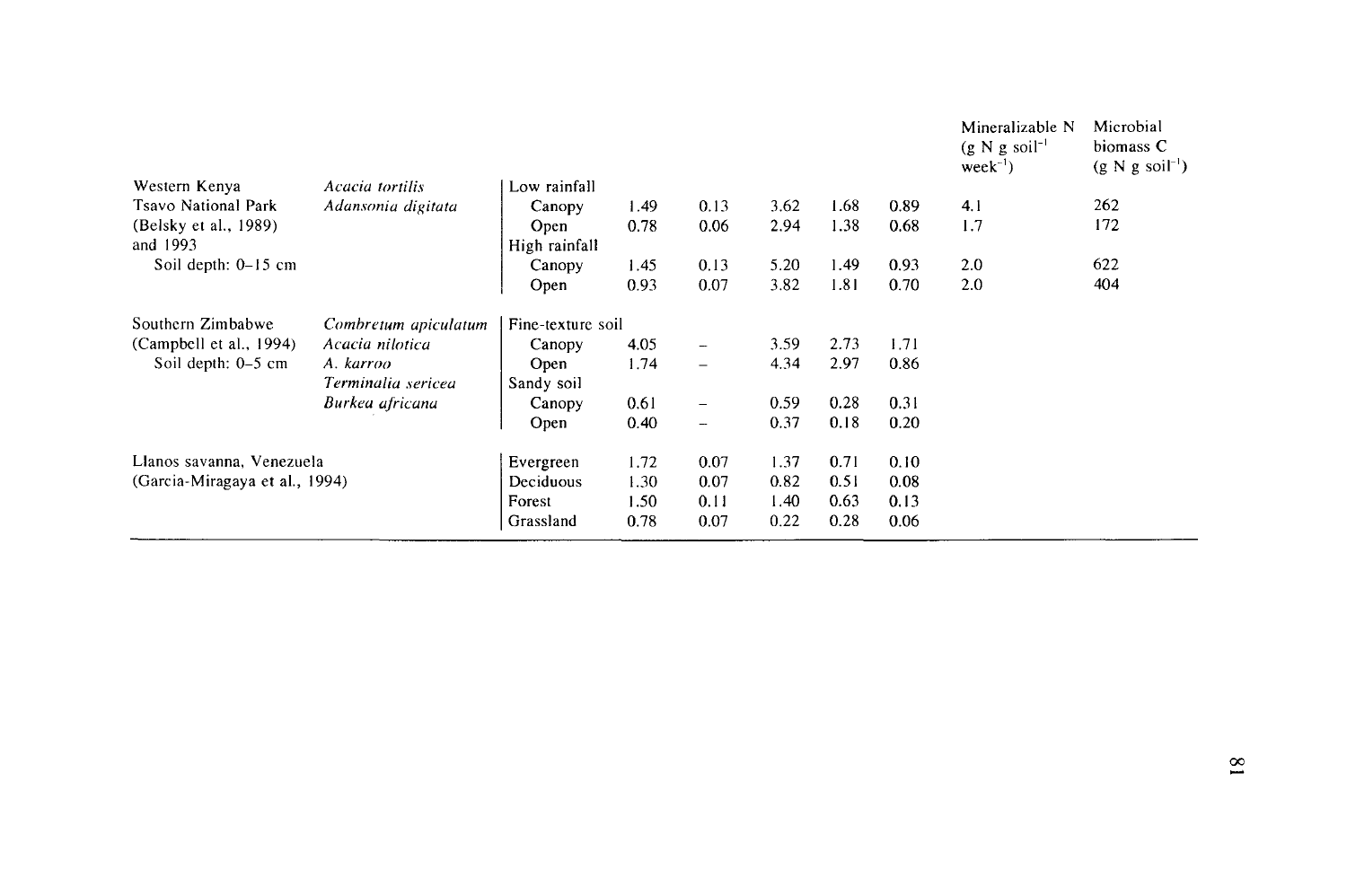

*Figure 3.* Summary of factors influencing soil processes beneath single trees growing in Mexican agroforestry systems. *Source:* Farrell ( 1990).

from deeper soil layers. Differences in canopy characteristics such as leaf area, angle and orientation determine a species' ability to scavenge nutrients from precipitation (Binkley, 1986). This, along with differences in nutrient concentrations in litterfall, may explain Kellman 's species differences.

Shade beneath savanna tree canopies influences subcanopy microclimate and biomass production by reducing temperature maxima and evapotranspiration and by increasing relative humidity (Dancette and Poulain, 1969; Belsky et al., 1993; Amundson et al., 1995). In Kenyan savannas, soil temperatures declined by 5-12 °C under *Acacia tortilis* and *Adansonia digitata* canopies. Soil temperature maxima declined by 3.4 °C beneath *Faidherbia albida* in Senegal (Dancette and Poulain, 1969). The lower heat load beneath tree canopies reduces water stress and increases biomass of below-crown species (Amundson et al., 1995). Shade-cloth experiments in Australia showed that a 37% light reduction doubled grass production and increased N uptake by 53 kg N ha<sup>-1</sup> (Wilson et al., 1986). Increased biomass production in the belowcrown zone draws down the higher soil water resulting from reduced evapotranspiration below tree crowns, offsetting any increase relative to open sites (Belsky et al., 1993).

The improved microenvironmental conditions beneath savanna trees favor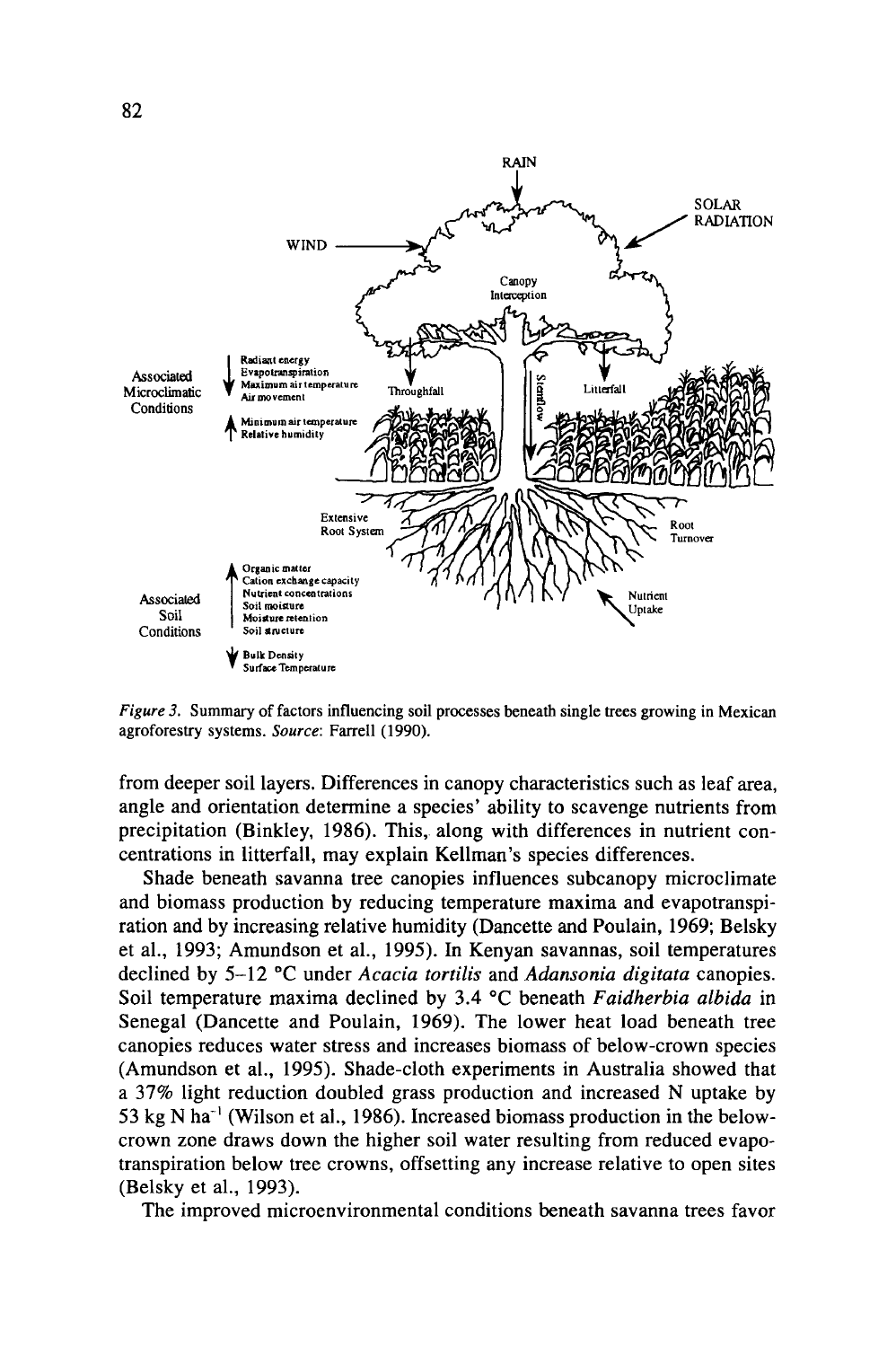soil biotic actiwity, nutrient transformations, and improved physical conditions. Coleman and coworkers (1991) measured higher soil microbial biomass, greater numbers of microbivorous nematodes, and larger amounts of mineralizable N beneath savanna tree canopies. Belsky and collaborators (1989, 1993, 1994) found higher rates of N mineralization beneath both *Adansonia digitata* and *Acacia tortilis* associated with lower bulk density and higher water infiltration. The tree influence on N availability was greater in more xeric environments. Lack of tree species differences on soil N shows the importance of microclimatic amelioration by tree canopies and that N-fixation by *Acacia* does not contribute significantly to the tree effect. Greater canopyzone activity of earthworms and termites, in addition to augmented soil organic matter stocks, improved soil macroporosity and decreased bulk density beneath tree clumps in the Lamto savannas of the Ivory Coast (Mordelet et al., 1993).

In semi-arid systems, trees influence the availability of two limiting resources: water and nutrients. In the below-canopy environment, plant productivity is influenced by changes in soil fertility, water relations, and interspecific plant competition (Belsky, 1994). Beneath tree canopies, a 'two-layer model' delineates soil water uptake zones spatially; trees have exclusive access to deeper water stores while grasses utilize moisture held in surface soils. This example of niche partitioning has been used to explain the coexistence of savanna trees and below-crown grasses (Weltzin and Coughenour, 1990). In spite of partitioning of soil water resources, they concluded that increased soil fertility and higher herbaceous biomass production beneath tree canopies indicates a facultative interaction, surpassing that expected simply by soil water partitioning. Fertilizer experiments in Kenyan savannas demonstrated that plants grown in open sites were more nutrient limited than canopy-zone plants (Belsky, 1994). At the same sites, shade treatments generated smaller increases in understory vegetation production. Belsky was unable to firmly conclude whether nutrient enrichment or subcanopy microclimate was more important in increasing productivity of below-crown vegetation. Positive tree-effects on understory productivity are limited to those sites and species combinations where subcanopy tree and grass competition does not exceed site enrichment.

#### **Tree effects on soils in agroforestry systems**

The potential for soil improvement by trees is one of the central tenets of agroforestry (Palm, 1995). In both the semi-arid and humid tropics, soil-improving trees are often found scattered within crop and pastureland (Rocheleau et al., 1988; Nair, 1989; MacDicken and Vergara, 1990). In addition to production of fruit, forage, wood and other products, and shade for crops and animals, farmers often retain trees because of their positive impact on soil fertility and crop production. In a survey of African farming systems, Rocheleau and coauthors (1988) documented 36 dryland tree and shrub species growing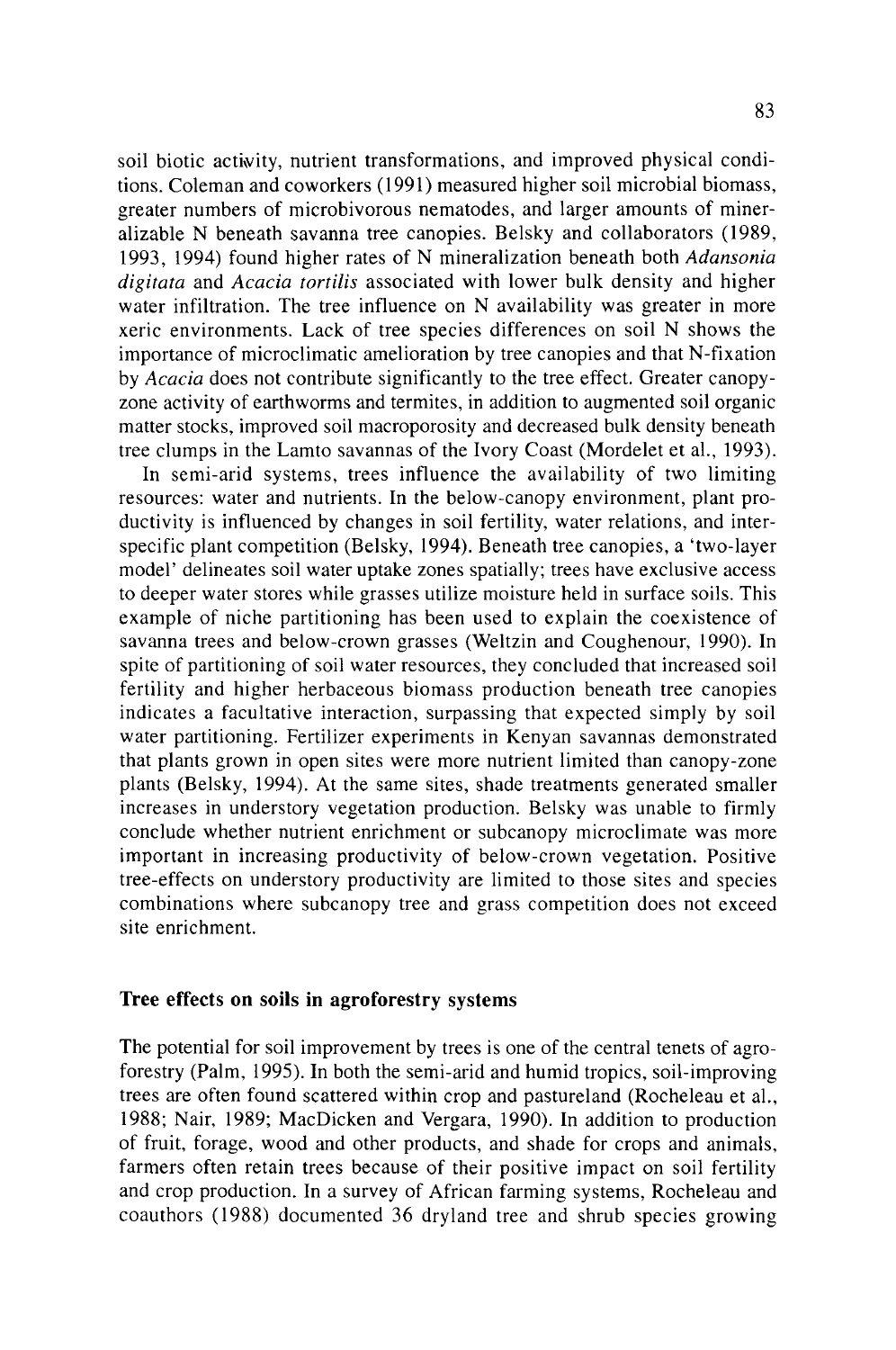dispersed within farming systems and 20 in pastureland. Of these, more than half the cropland and a third of the pasture trees were reported as soil improvers. In Malawi, of 71 tree species found growing on cropland, farmers classified 27 as soil improvers (Maghembe and Seyani, 1991). In the tropical lowlands of south-eastern Nigeria, 5 of the 69 tree species found within homegarden plots were reported as soil improvers (Okafor and Fernandes, 1987). In Central and South America, nitrogen-fixing *Alnus, Inga* and *Erythrina* are managed within pasture and cropland for shade and improved soil fertility and forage quality (Galloway, 1986; Lojan Idrobo, 1992; Budowski, 1993). The following review will focus on semi-arid cropping systems where the bulk of cropland tree research has occurred.

# *Single-tree effects in dry/and agroforestry*

Semi-arid farmed parklands capitalize on the fertile soil islands found beneath trees in natural savanna ecosystems (Table 3). Trees are rarely planted deliberately; rather, naturally regenerating trees are protected during tillage operations (Poschen, 1986; Kerkhof, 1990; Tomilinson et al., 1995). The landusers' primary objective is food production, so tree species and density are managed to minimize negative impacts on crop production. Farmers selectively manage for trees that increase crop production either by improving soil fertility directly or by improving the subcanopy microenvironment.

*Faidherbia albida* is one the best known soil-improving trees of the semi-arid tropics (Felker, 1978; Vandenbelt, 1992). The tree's renown extends throughout its African range from the Sudano-Sahelian west African to the east Africa highland and south to Zimbabwe. The positive impact of *F. albida*  on crop yields and soil fertility has long been recognized; scattered, mature *F. albida* are a common feature of areas with long cropping histories. Across Africa, yields of maize, millet, groundnuts and sorghum range from 30 to 200% higher beneath *F. albida* canopies compared to surrounding areas (Charreau and Vidal, 1965; Dancette and Poulain, 1969; Depommier et al., 1992; Saka et al., 1994). This remarkable increase in crop production, commonly referred to as the 'albida effect' results from both increases in soil fertility and improved soil water and microclimatic conditions below the tree.

Similar to other tree species, soil properties below the crowns of *F. albida*  are higher in available nutrients (Rhoades, 1995) and in total soil pools of C and N (Radwanski and Wickens, 1967). The most unique feature of *F. albida*  is that it exhibits 'reversed' leaf phenology by shedding its foliage during the cropping season. Its bare tree branches reduce evapotranspiration and increase relative humidity beneath the canopy without reducing crop production (Dancette and Poulain, 1969). Rhoades (1995) recorded increased soil water in the crop root zone beneath *F. albida* canopies in Malawi. The soil water difference beneath tree canopies rose from 4 to 53% higher than open sites during the course of the cropping season.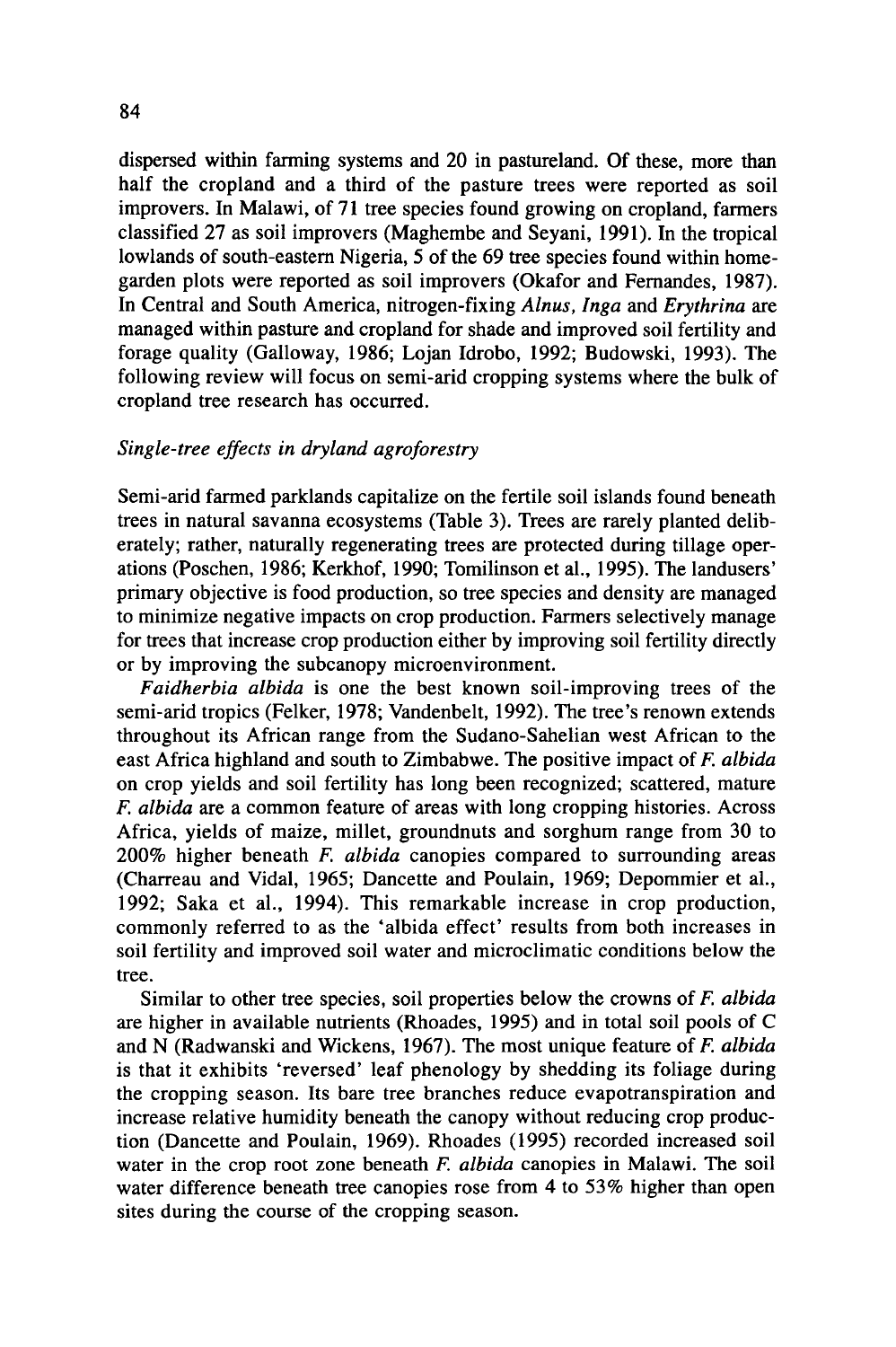| Table 3. Influence of parkland trees on soil and crops. |  |  |  |  |  |  |  |
|---------------------------------------------------------|--|--|--|--|--|--|--|
|---------------------------------------------------------|--|--|--|--|--|--|--|

| Site description/source                                         | Tree species             |           | Total C<br>(%) | Total N<br>(% | Ca   | Mg<br>— $(cmol_c kg^{-1})$ — | K    | pH  | Crop response <sup>3</sup>        |
|-----------------------------------------------------------------|--------------------------|-----------|----------------|---------------|------|------------------------------|------|-----|-----------------------------------|
| North-central Senegal                                           | Faidherbia albida        | Canopy    | 3.70           | 0.40          | 1.61 | 0.71                         | 0.10 | 5.7 | Groundnuts: $+37%$                |
| (Dancette and Poulain, 1969)<br>Soil depth: 0-20 cm             |                          | Open      | 2.70           | 0.30          | 1.13 | 0.62                         | 0.07 | 5.5 | Sorghum: $+200\%$                 |
| Central Plateau.                                                | Faidherbia albida        | Canopy    | 0.90           | 0.13          | 5.80 | 2.08                         | 0.65 | 6.7 | Sorghum grain:                    |
| Burkina Faso<br>(Depommier et al., 1992)<br>Soil depth: 0-20 cm |                          | Open      | 0.78           | 0.90          | 5.05 | 2.00                         | 0.38 | 6.6 | $+115%$                           |
| Lakeshore Plain, Malawi                                         | Faidherbia albida        | Canopy    | 2.50           | 0.22          | 5.71 | 1.50                         | 0.98 | 6.3 | Maize grain:                      |
| (Rhoades, 1995; Saka et al.,<br>1994)<br>Soil depth: 0-15 cm    |                          | Open      | 2.20           | 0.19          | 6.84 | 1.78                         | 0.87 | 6.3 | $+100-400\%$                      |
| South Central Mexico                                            | Prunus capuli            | Canopy    |                |               |      |                              |      |     | Maize grain                       |
| (Farrell, 1990)                                                 | Juniperus deppeana       | Prunus    | 1.34           | 0.09          | 6.50 | 1.29                         | 0.58 | 6.6 | Prunus: $-50\%$                   |
| Soil depth: $0-15$ cm                                           |                          | Juniperus | 0.63           | 0.04          | 6.60 | 1.24                         | 0.84 | 7.4 | Juniperus: $-50\%$                |
|                                                                 |                          | Open      | 0.45           | 0.03          | 3.45 | 0.62                         | 0.33 | 6.2 |                                   |
| South Eastern Mali                                              | Vitellaria paradoxa (VP) | Canopy    | 0.66           | 0.06          | 1.68 | 0.67                         | 0.27 | 6.0 | Cotton: $VP: -2\%$ ;              |
| (Kater et al., 1992)                                            | Parkia biglobosa (PB)    | Open      | 0.51           | 0.05          | 1.45 | 0.42                         | 0.16 | 6.0 | PB: $-65%$                        |
| Soil depth: 0-20 cm                                             |                          |           |                |               |      |                              |      |     | Sorghum: VP: -44%;<br>$PB: -66\%$ |
|                                                                 |                          |           |                |               |      |                              |      |     | Millet: VP & PB:<br>$-60%$        |

 $"$  Yield difference under tree canopy and open sites.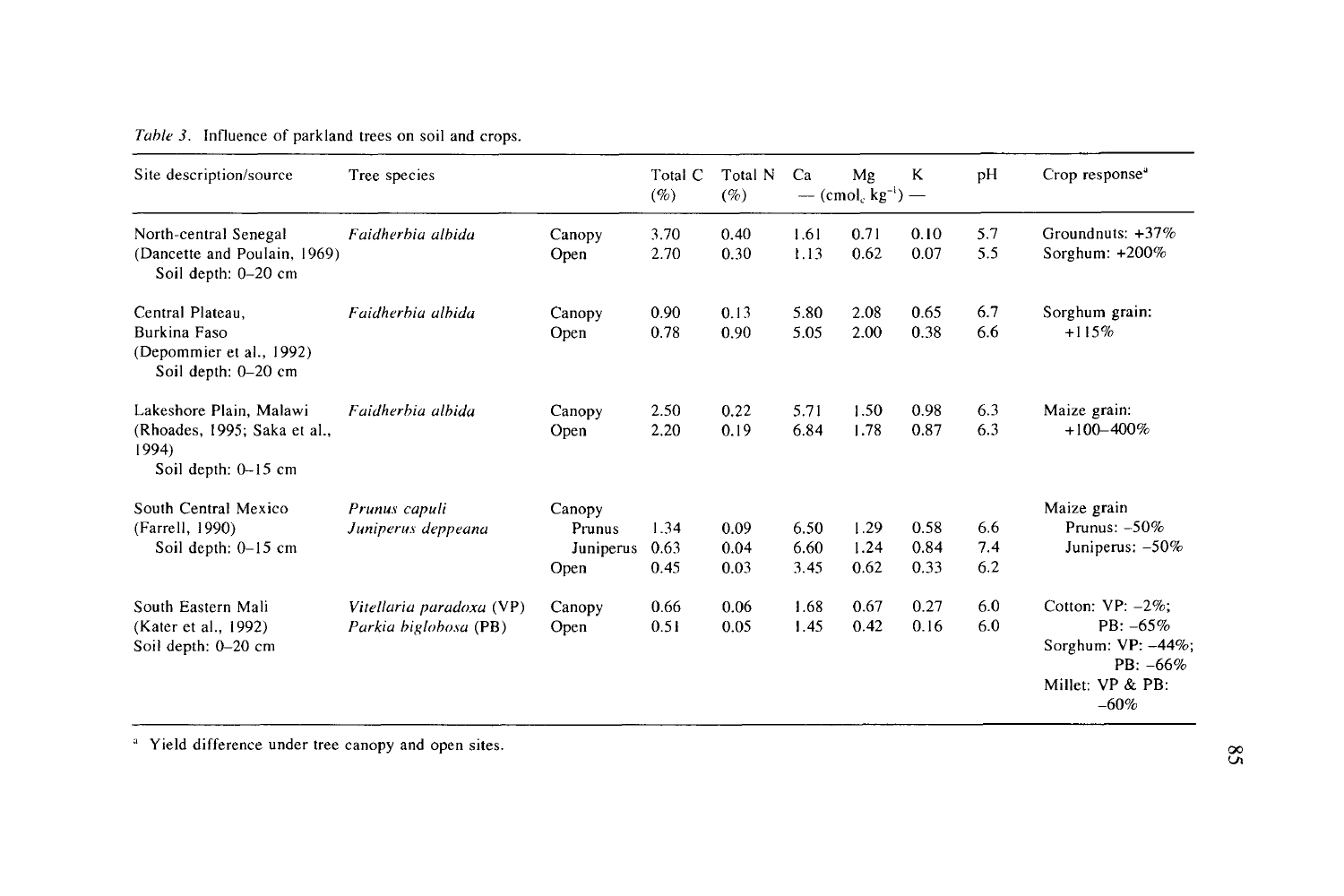The reversed leaf phenology of *F. albida* sets it apart from other tree species that also increase soil nutrients, but that reduce crop growth due to light or water competition (Farrell, 1990; Kater et al., 1992; Kessler, 1992). Crop production beneath common west African parkland trees *Parkia biglobosa* (Jacq. (Benth.)) and *Vitellaria paradoxa* (syn. *Butyrospermum paradoxum)* is known to drop by 40 to 70%, in spite of slight to moderate increases in total C, available P and exchangeable cations (Kater et al., 1992; Kessler, 1992; Table 3). A 50% reduction of light under the tree canopies explained most of the decline in crop production (Kessler, 1992) along with nutrient competition and higher incidence of crop pathogens (Kater et al., 1992). Species-related differences in shading relate to canopy architecture; trees with upright canopies reduces light levels less than those with low, spreading crowns. Farrell (1990) found comparable increases in total C, N, exchangeable cations, and CEC beneath the crowns of Mexican farmland trees, where maize yields declined by 50% of the open field levels. Soil water was also higher beneath the tree crowns, and the yield decline was attributed to light limitations. In the partial shade region at the canopy periphery, soil fertility and water content both improved slightly and crop yields remained equal to open site conditions (Farrell, 1990; Kater et al., 1992).

# *Beyond the 'albida effect'*

The conditions that generate the 'albida effect' are a unique combination of increased soil fertility without the accompanying burden of light or water limitations. Why is it then, that farmers identify a wide variety of tree species with typical leaf phenology as soil improvers, since they may actually reduce crop yields? Agroforestry systems are classified as either simultaneous systems where trees and crops or pasture are integrated at the same time, or as sequential or rotational systems. The *F. albida* parkland system is an example of a system that simultaneously provides benefits to crop and animal production (Sanchez, 1995). Other species identified by farmers as soil improvers may ameliorate soil conditions gradually during the trees' life and only increase production after the tree is removed. These trees may represent the remnant of traditional tree fallows that have been abandoned due to increased population pressure. In traditional agroforestry systems, farmers' perceptions of soil improvement by trees may vary from those held by research scientists. Campbell and coworkers (1991) evaluated farmer surveys in Zimbabwe and discovered a strong link between trees identified as soil improvers and those valued for fruit or other products. In cases where farmers perceive trees as overwhelmingly beneficial components of their farm production, any effect of the tree on soil properties may be considered as incidental. In such cases, economic gains from cropland trees outweigh crop yield declines and explain their presence within farm fields. Kessler (1992) calculated that benefits resulting from the harvest of *Parkia biglobosa* products were twice as high as crop losses.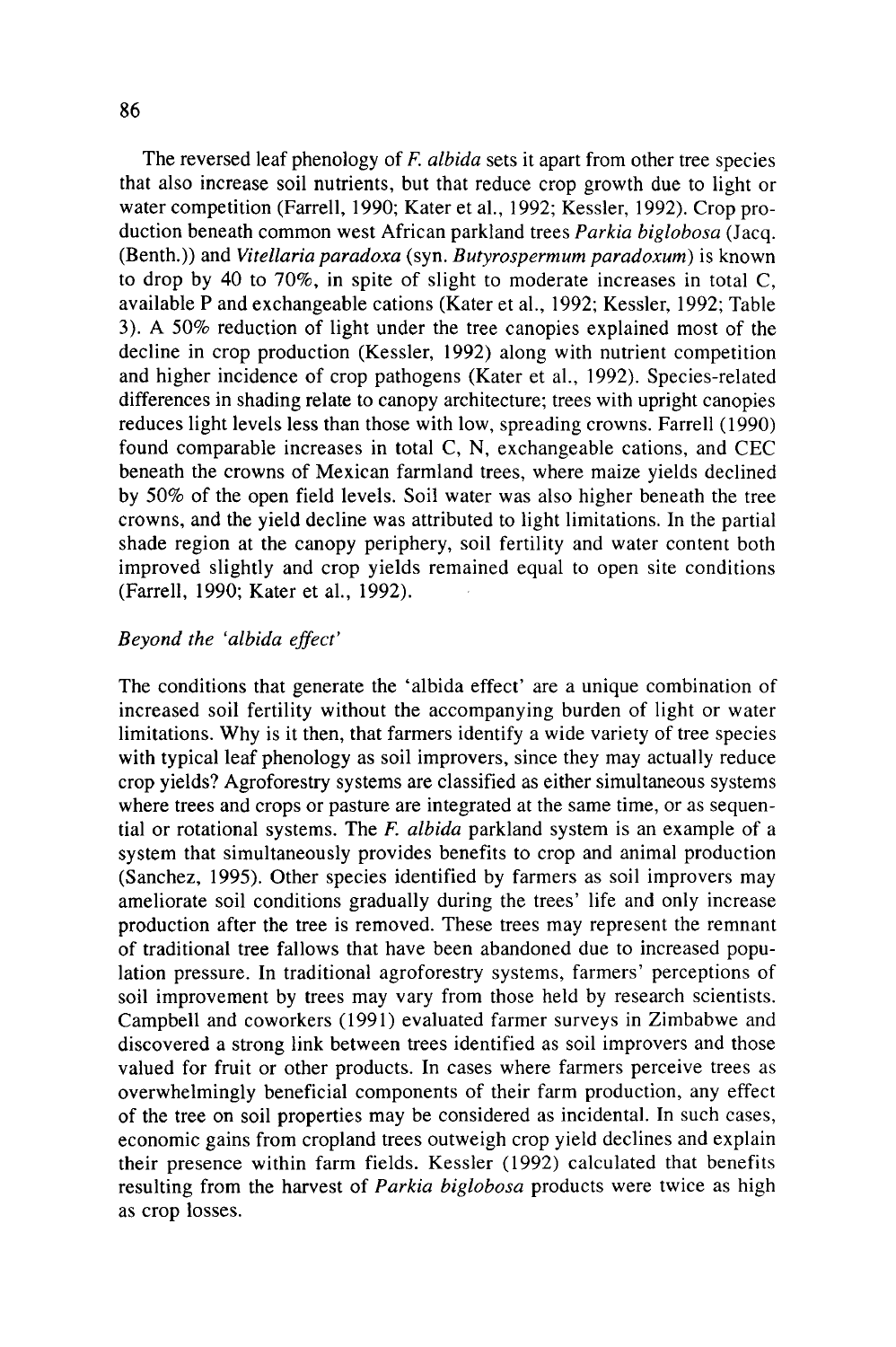The challenge in agroforestry is to improve or introduce tree-crop combinations that will enhance farm productivity, diversity and sustainability. Critical concerns remain about the potential of scattered cropland trees to fulfill these objectives relative to other agroforestry alternatives. What certain species and biophysical conditions offer worthwhile opportunities to insure farmer adoption? Are there ways to maximize the beneficial attributes of soilimproving cropland trees while minimizing their potentially negative impacts? How long must farmers be willing to wait for soil amelioration to reach a point that it will improve crop production? Currently, too little information exists to make generalizations that address these questions. The following section will discuss considerations relevant to expansion of the cropland tree system and will offer research directives that will help to overcome the lack of knowledge in this system.

#### *Species selection*

j - Virginia, 1986.

Trees that benefit soil conditions within croplands can be placed into different categories based on their architecture and biophysical characteristics (Young, 1989; Breman and Kessler, 1995). For trees expected to improve soils concurrently with crop production, the degree of tree-crop competition will determine the success of the combination. In such cases, extensive, shallow root systems, and dense, spreading canopies are undesirable tree attributes. Trees with erect, sparse canopies and those that shed leaves during the rainy season

| Factor                                             | Sources                    |                                   |  |  |  |  |
|----------------------------------------------------|----------------------------|-----------------------------------|--|--|--|--|
| Increased inputs                                   |                            |                                   |  |  |  |  |
| Litter or fruit inputs                             |                            | a, b, g, h, p, q, s               |  |  |  |  |
| Nitrogen inputs from N-fixation                    |                            | f, h, $i$                         |  |  |  |  |
| Stemflow and canopy throughfall inputs             |                            | a, b, d, g, h, l, m, o            |  |  |  |  |
| Accumulation of windborne soil around trunks       | e, h, n                    |                                   |  |  |  |  |
| Redistribution                                     |                            |                                   |  |  |  |  |
| Root scavenging laterally or from deep soil levels | b, j, k, m, r, t           |                                   |  |  |  |  |
| Fecal inputs from perching bird or grazing animals | b, k                       |                                   |  |  |  |  |
| Ameliorated canopy microclimate                    |                            | b, c, k, l, o, s                  |  |  |  |  |
| $a - Z$ inke, 1962.                                | $k - Belsky$ et al., 1989. |                                   |  |  |  |  |
| $b - Alban$ , 1969.                                |                            | $l$ – Beniamino et al., 1991.     |  |  |  |  |
| $c -$ Dancette and Poulain, 1969.                  |                            | m – Kessler and Breman, 1991.     |  |  |  |  |
| $d$ – Gersper and Holowaychuk, 1971.               |                            | n – Isichei and Muoghalu, 1992.   |  |  |  |  |
| $e$ – Charley and West, 1975.                      |                            | o – Belsky et al., 1993.          |  |  |  |  |
| f – Felker, 1978.                                  |                            | p – Mordelet et al., 1993.        |  |  |  |  |
| g – Kellman, 1979.                                 |                            | q – Garcia-Miragaya et al., 1994. |  |  |  |  |
| $h$ – Crampton, 1984.                              |                            | $r -$ Campbell et al., 1994.      |  |  |  |  |
| i – Hogberg, 1986.                                 |                            | s - Rhoades, 1995.                |  |  |  |  |

t - Tomilinson et al., 1995.

*Table 4.* Selected mechanisms regulating single-tree influence of soil properties.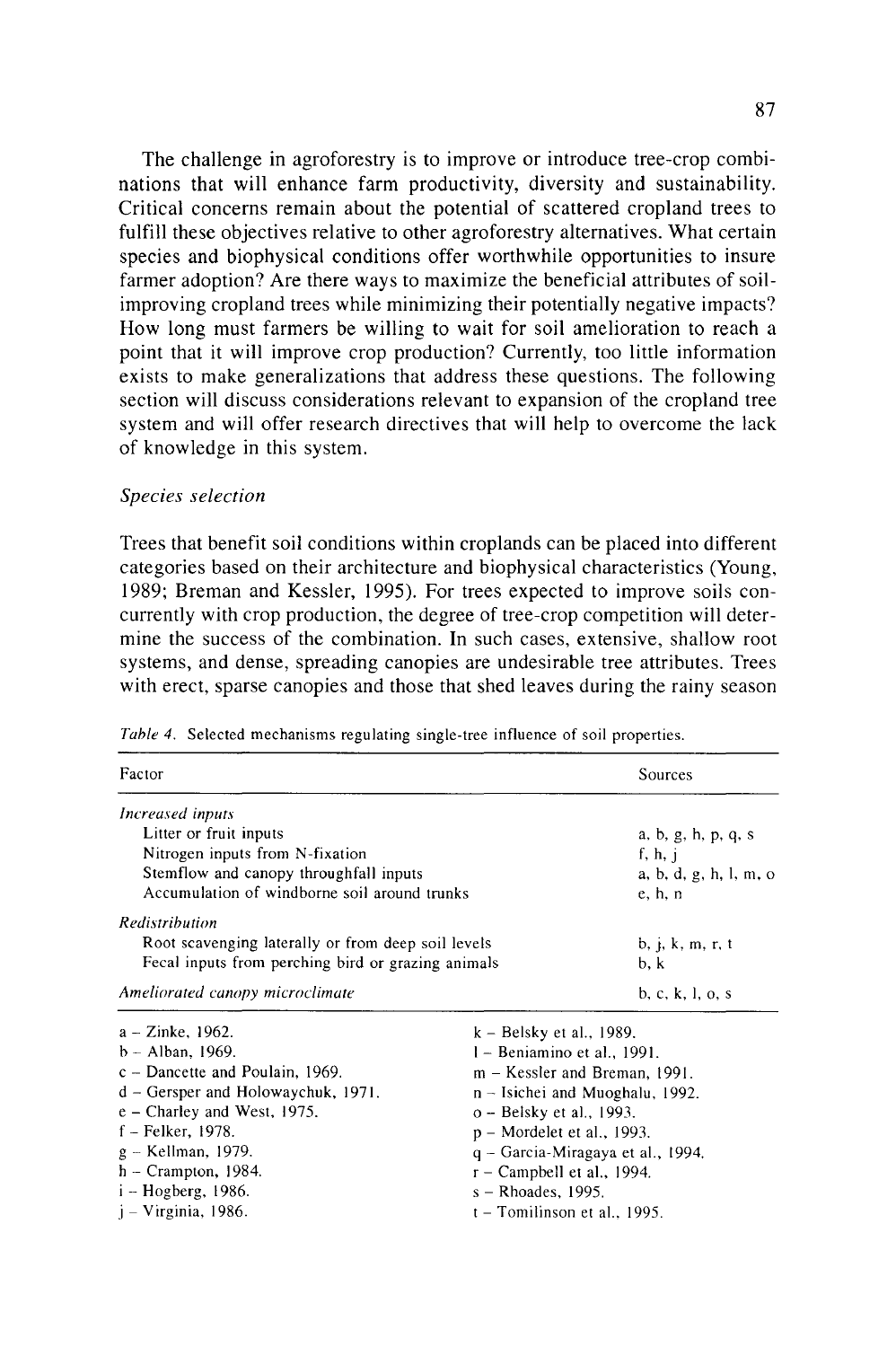(similar to *F. albida)* will minimize light competition during the cropping season (Kessler, 1992). Synchronizing the release of nutrients from decomposing leaf litter with crop nutrient uptake requirements depends on both the phenology of leaf drop and the leaf litter quality. Trees whose canopies resprout after repeated pruning or coppicing may be managed for reduced light competition. Trees that fix nitrogen will not compete for soil N, and ideally will increase the soil N capital. Those with fruit or shade that attract animals during the dry season may become foci for increased nutrient deposition in the form of animal manure. The second category contains trees that improve soils but preclude crop production, as in a tree fallow system. Such trees should provide high-value products (food, wood) that offset lost crop production. Soil amelioration beneath these trees relates to increases in soil organic matter and associated changes in nutrient and soil water retention. In this case, trees with dense, low canopies that produce copious amount of leaf litter that is protected from wind removal are preferred. Trees with lower quality leaf litter (high C:N or high lignin content) will generate more stable forms of soil organic material that resist rapid oxidation (Campbell et al., 1994; Garcia-Miragaya et al., 1994).

#### *Site selection*

Plans to promote expansion of cropland tree plantings must consider the natural formation of savannas and traditional-cropped parklands. While soil amelioration occurs beneath the canopies of certain species, increasing the tree density may not extend these benefits (Kessler and Breman, 1991; Alstad and Vetaas, 1994). Such a benefit may occur in ecosystems where trees enhance soil fertility by increased inputs from external sources such as Nfixation, or interception of wet or dryfall nutrients. In semi-arid savannas or parklands, however, where trees often enrich soil through nutrient redistribution (Kessler and Breman, 1991; Belsky et al., 1989; Campbell et al., 1994) via lateral root scavenging or as deposition foci of animals, the upper limits on tree density are set by the finite amount of nutrients available in the system. Similarly, low water availability in natural and managed semi-arid systems limits tree and shrub density.

Survival and growth of farmland trees is highly variable (Kerkhof, 1990; Geiger et al., 1994). In natural savanna systems, tree species and distribution patterns are controlled by chemical and physical soil properties (Tinley, 1982; Ben-Shar, 1991; Coughenour and Ellis, 1993). Research in Niger has shown that establishment of F. *albida* on farmland relates to microsite variability in soil properties (Geiger et al., 1994). Rapid seedling growth was correlated with increased clay content and exchangeable bases, and decreased exchangeable acidity. The improved soil conditions were found at microtopographic high points, such as abandoned termite mounds.

The manner by which trees influence soil conditions depend on original. soil properties at both microsites and landscape scales. The findings in Niger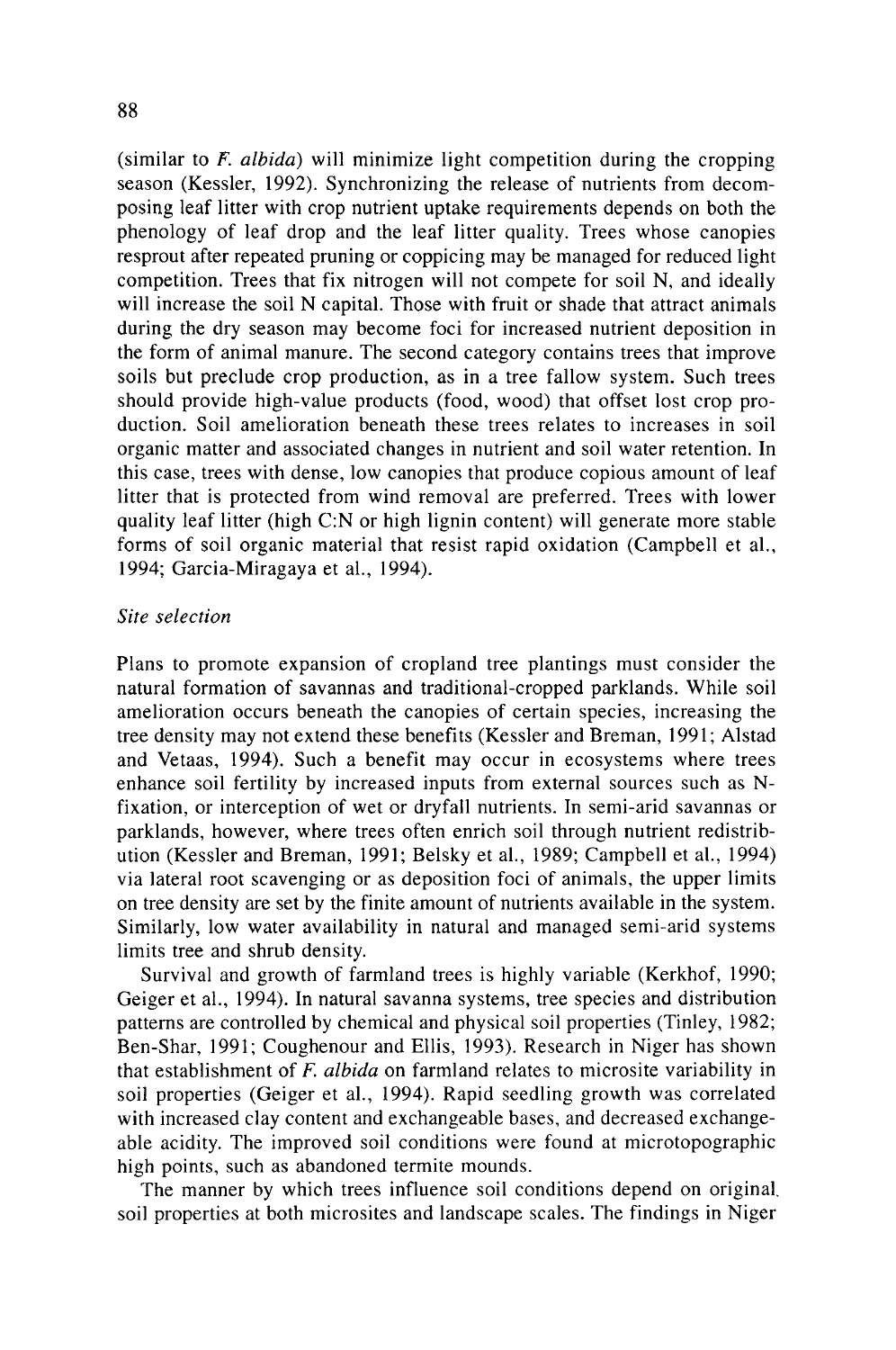suggest that soil improvement credited to F. albida may result in part from the trees having established on relic termite mounds (Geiger and Manu, 1993 ). The increased clay content in the residual termiteria represent favorable microsites for the stabilization of organic matter cycled by the trees. At a broader scale, soil texture regulates the magnitude of tree influence. In Zimbabwe, Campbell et al. ( 1994) found that trees increased soil C levels to a greater extent in fine-textured rather than sandy soils. In sandier soils, even the moderate gain in soil organic matter beneath tree crowns greatly increased the size of the soil exchange complex and the amount of exchangeable cations. In finer-textured soils, trees had a minor impact, since the cation exchange complex is dominated by the mineral component, rather than by soil organic matter.

#### *Tree establishment*

Traditional scattered cropland tree systems are rarely planted (Felker, 1978; Kerkhof, 1990; Gijsbers et al., 1994; Bremen and Kessler, 1995). Seeds tend to germinate below seed-bearing adults or are dispersed by grazing animals. Recruitment of seedlings depends on grazing pressure, fire frequency and tillage practices. Encouraging natural regeneration by reducing or eliminating grazing represents a cost effective means of increasing tree stocking (Kerkhof, 1990; Vandenbeldt, 1992). Due to high soil variability, planting schemes should attempt to locate seedlings with regard to microsite conditions rather than on strict spacing guidelines. A combination of grazing-control practices and supplemental tree planting or direct seeding probably offers the most realistic strategy for expanding parkland agroforestry systems.

#### *Management of cropland trees*

Reducing light competition by canopy pruning can have a positive influence on crop yields. In Burkina Faso, Kessler (1992) found that while unpruned *Parkia* trees depressed sorghum yields by 80% of open site production, yields surrounding pruned trees dropped by only 40%. In northwestern India, shade from unpruned trees depressed bean yields *(Vigna mungo* and *Cyamopisis tetragonoloba)* by 20 to 60% (Shankarnarayan et al., 1987); under pruned trees yields were similar to open sites. Timmer et al. (1996) surveyed local pruning activities in parkland systems in Burkina Faso. They found that the major motivations for pruning trees related to improved tree survival and productivity. While farmers recognize the crop reduction beneath the cropland trees, less than one third of all trees are pruned and only 10% of the farmers surveyed did so to reduce shade. While pruning has a clear impact on above ground competition for light, changes in root morphology following pruning may increase competition for below-ground resources (van Noordwijk et al., 1991 ).

Within agroforestry systems, understanding the temporal impact of trees on soil nutrients is critical for determining the net benefit to crops. Crops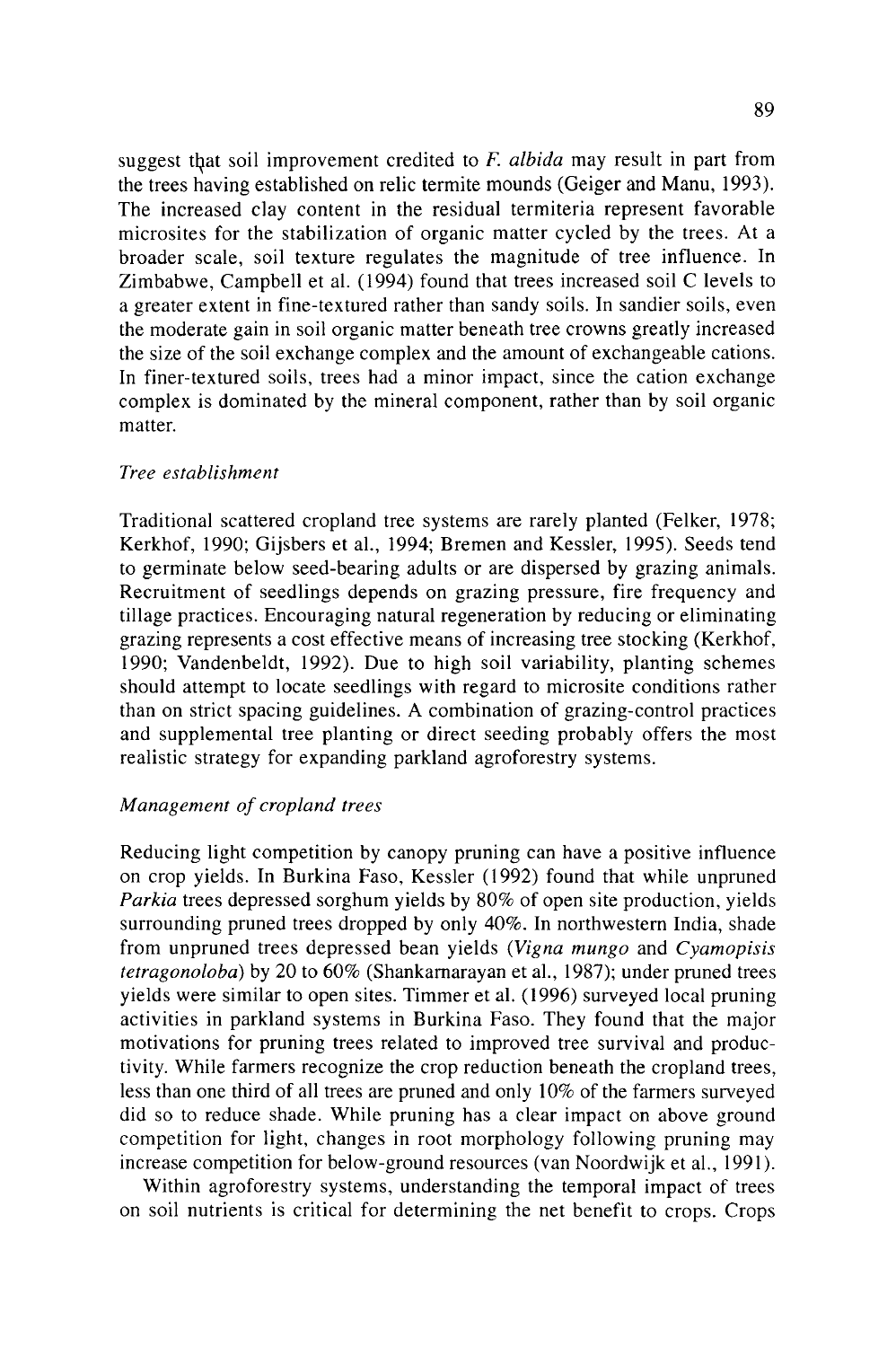respond to available forms of nutrients that fluctuate over the course of a cropping season. The synchronization of seasonally-varying soil nutrient supply with plant demand is required for a tree to have a positive impact on crop production (Palm, 1995). In F. *albida* parklands in Malawi, Rhoades (1995) found that plant-available soil  $NO<sub>3</sub>-N$  was 7 times higher during the first month of the cropping season. During the rest of the cropping season, soil NO<sub>3</sub>-N was 2 to 3 times higher beneath tree crowns. Soil NO<sub>3</sub>-N is highly mobile, so the large pulse of nitrification produced by the first rains may have leached beyond the crop root zone while the maize plants were still relying on seed resources. Mixing lower quality organic residue (high C:N ratio) with labile tree leaf material may help to regulate nutrient release by shunting nutrients into microbial biomass where nutrient release will be gradual rather than pulsed.

#### *Time scale*

A leading concern associated with wide-scale promotion of parkland agroforestry for increased soil fertility is the time required to produce the anticipated benefits. While it has been shown that soil improvement accrues with tree size or age (Bernhard-Reversat, 1982), there is no clear threshold beyond which the positive attributes of the tree will be conferred to the crops. In Senegal, Bernhard-Reversat (1982) found that total soil C and N pools increased linearly as a function of tree diameter for both *Acacia senegal* and *Balanites aegyptiaca.* Isichei and Muoghalu (1992) compared soil properties under trees above and below 7 m tall. They found significantly higher levels of soil organic matter, exchangeable cations, clay and silt under the larger trees and no difference in total N, available P or base saturation. F. *albida*  growing in Tanzania reached a height of 8.8 m, after 6 years of growth (Okorio and Maghembe, 1994). By that age the trees had no positive or negative impact on maize or bean growth. In Malawi, *F. albida* trees 10-15 years of age averaged 13.7 m tall with a canopy radius of 3.3 m (Rhoades, 1995). Beneath these young trees, soil water and *in situ* nitrogen mineralization were no higher than levels measured in open sites. Twenty-meter tall mature trees with canopies extending 12 m dramatically increased both soil water and N cycling in the subcanopy zone. In the Ethiopian highlands, Poschen (1986) estimated that benefits from the 'albida effect' would require 20 years for fast-growing genotypes and up to 40 years at average growth rates. The long delay before realizing soil benefits in parkland agroforestry emphasizes the importance of protecting existing parklands while establishing new systems.

#### **Conclusions**

Understanding species-specific differences in tree-soil interactions has important and immediate interest to farmers and agroforesters concerned with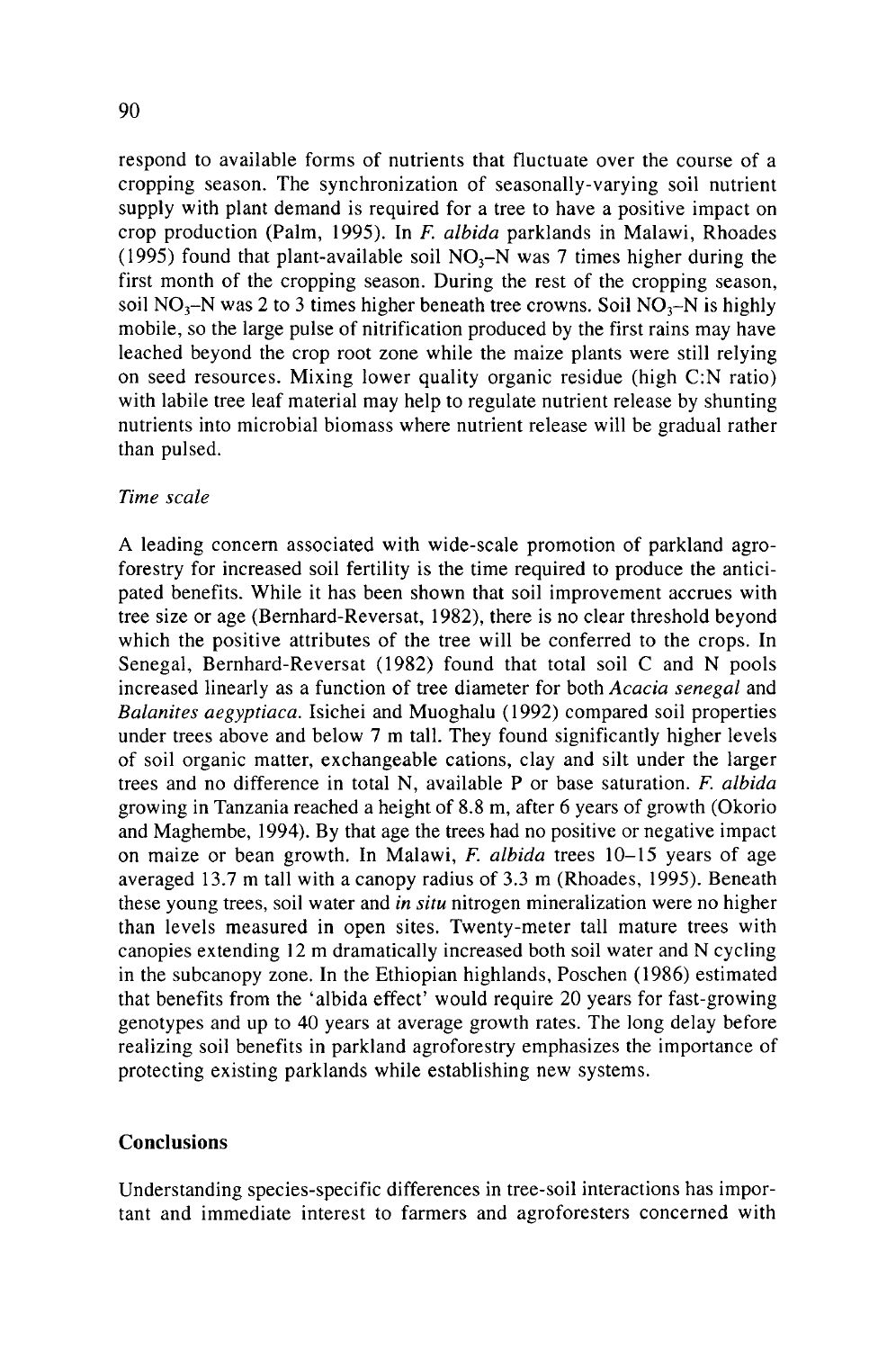maintaining or increasing site productivity. From an ecological perspective, the soil patches found beneath tree canopies are important local and regional nutrient reserves that influence community structure and ecosystem function. Future research should integrate the action of tree-soil patches into a larger view of the ecosystem both spatially and temporally. Attempts to link species effects to whole ecosystem processes need to differentiate where tree effects can be aggregated and where species-specific differences must be considered. The challenge for agroforesters is to determine under what conditions positive tree effects will accumulate simultaneously within active farming systems and which require rotation of cropping and forest fallows.

#### **Acknowledgements**

This paper was greatly improved by conversations with and careful review by Dan Binkley and Susan Miller. I would also like to acknowledge my appreciation to David Coleman, Liam Heneghan, Carl Jordan and Chris Peterson for their reviews and to two anonymous reviewers for their helpful comments.

#### **References**

- Alstad G and Vetaas OR (1994) The influence of *Acacia tortilis* stands on soil properties in arid north-eastern Sudan. Acta Oecol 15(4): 449-460
- Alway FJ, Kitteredge J and Methley WJ (1933) Composition of the forest floor layers under different forest types on the same soil type. Soil Sci 36: 387-398
- Amundson RG, Ali AR and Belsky AJ (1995) Stomata! responsiveness to changing light intensity increases rain-use efficiency of below-crown vegetation in tropical savannas. J Arid Environ 29: 139-153
- Belsky AJ, Amundson RG, Duxbury JM, Riha SJ and Mwonga SM (1989) The effects of trees on their physical, chemical, and biological environments in a semi-arid savanna in Kenya. J Appl Ecol 26: 1005-1024
- Belsky AJ and Canham CD ( 1994) Forest gaps and isolated savanna trees. Bioscience 44: 77-84
- Belsky AJ, Mwonga SM and Duxbury JM (1993) Effects of widely spaced trees and livestock grazing on understory environments in tropical savannas. Agrofor Syst 24: 1-20
- Belsky AJ ( 1994) Influences of trees on savanna productivity: test of shade, nutrients, and treegrass competition. Ecology 75: 922-932
- Ben-Shar R ( 1991) Abundance of trees and grasses in a woodland savanna in relation to environment factors. J Veget Sci 2: 345-350
- Beniamino F, Ponge JF and Arpin P (1991) Soil acidification under the crown of oak trees. I. Spatial distribution. For Ecol Manage 40: 221-232
- Bernhard-Reversal F (1982) Biogeochemical cycle of nitrogen in a semi-arid savanna. Oikos 38: 321-332
- Binkley D ( 1986) Forest Nutrient Management. John Wiley and Sons, New York, 290 pp
- Binkley D and Valenine D (1991) Fifty-year biogeochemical effects of green ash, white pine, and Norway spruce in a replicated experiment. For Ecol Manage 40: 13-25

Birkeland PW (1984) Soils and Geomorphology. Oxford University Press, New York, 372 pp

Boettcher SE and Kalisz PJ (1990) Single-tree influence on soil properties in the mountains of eastern Kentucky. Ecology 71: 1365-1372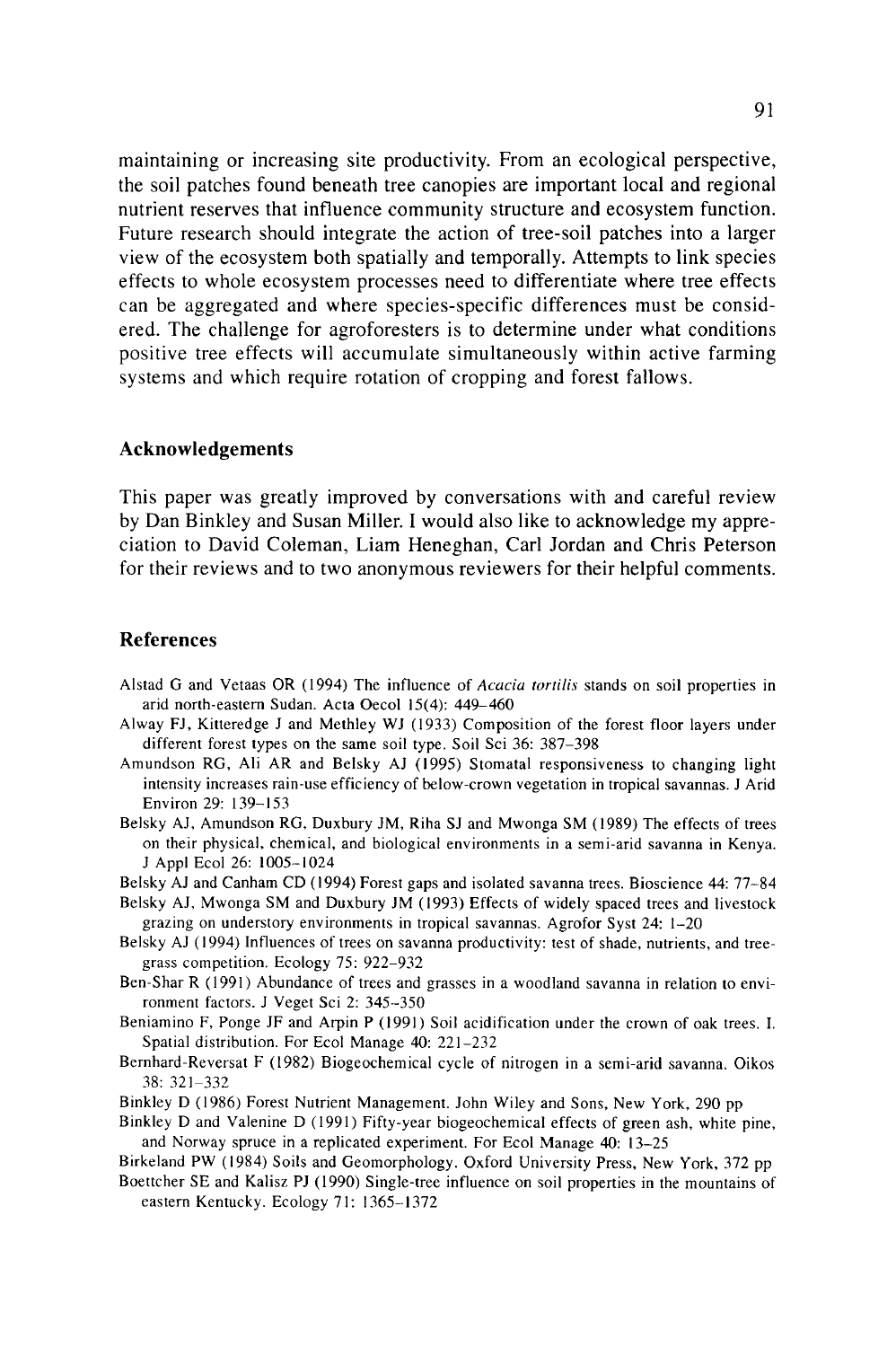- Boettcher SE and Kalisz PJ ( 1991) Single-tree influence on earthworms in forest soils in eastern Kentucky. Soil Sci Soc Am J 55: 862-865
- Breman H and Kessler JJ (1995) Woody Plants in Agro-Ecosystems of Semi-Arid Regions. Springer-Verlag, Berlin, 340 pp
- Budowski G (1993) The scope and potential of agroforestry in Central America. Agrofor Syst 23: 121-131
- Campbell BM, Clarke JM and Gumbo DJ (1991) Traditional agroforestry practices in Zimbabwe. Agrofor Syst 14: 99-111
- Campbell BM, Frost P, King JA, Mawanza M and Mhlanga L ( 1994) The influence of trees on soil fertility on two contrasting semi-arid soil types at Matopos, Zimbabwe. Agrofor Syst 28: 159-172
- Challinor D (1968) Alteration of surface soil characteristics by four tree species. Ecology 49: 286-290
- Charley JL and West NE (1975) Plant-induced soil chemical patterns in some shrub-dominated semi-desert ecosystems of Utah. J Ecol 63: 945-963
- Charreau C and Vidal P (1965) Influence de *!'Acacia albida* Del. sur le sol, nutrition minerale et rendements des mils Pennisetum au Senegal. L' Agronomie Tropicale 6-7: 600-626
- Coleman DC, Edwards AL, Belsky AJ and Mwonga S (1991) The distribution and abundance of soil nematodes in East African savannas. Biol Fertil Soils 12: 67-72
- Coughenour MB and Ellis JE (1993) Landscape and climate control of woody vegetation in a dry tropical ecosystem: Turkana District, Kenya. J Biogeogr 20: 383-398
- Crampton CB ( 1984) Concentric zonation of gleyed soils under individual tree canopies in southwestern British Columbia. Geoderma 32: 329-334
- Crocker RL (1952) Soil genesis and the pedogenic factors. Q Rev Biol 27: 139-168
- Dancette C and Poulain JF (1969) Influence of *Acacia a/bida* on pedoclimatic factors and crop yields. African Soils/Sols africains 14: 143-184
- Depommier D, Janodet E and Oliver R (1992) *Faidherbia a/bida* parks and their influence on soils and crops at Watinoma, Burkina Faso. In: Vandenbelt RJ (ed) *Faidherbia Albida* in the West African Semi-Arid Tropics, pp 111-124. International Centre for Research in Agroforestry, Niamey, Niger
- Everett R, Sharrow Sand Thran D (1986) Soil nutrient distribution under and adjacent to single leaf pinyon crowns. Soil Sci Soc Am J 50: 788-792
- Farrell J (1990) The influence of trees in selected agroecosystems in Mexico. In: Gliessman SR (ed) Agroecology: Researching the Ecological Basis for Sustainable Agriculture, pp 167-183. Springer-Verlag, New York
- Felker P (1978) State of the Art: *Acacia albida* as a Complementary Permanent Intercrop with Annual Crops. Grant No. AID/afr-C-1361, University of California, Riverside, CA, 133 pp
- Fisher RF (1995) Amelioration of degraded rain forest soils by plantations of native trees. Soil Sci Soc Am J 59: 544-549
- Galloway G ( 1986) Guia sobre la repoblacion forestal en la sierra ecuatoriana. Proyecto USAID-DINAF, Quito, Ecuador, 291 pp
- Garcia-Miragaya J, Flores S and Chacon N (1994) Soil chemical properties under individual evergreen and deciduous trees in a protected Venezuelan savanna. Acta Oecol 15(4): 477-484
- Gast PR (1937) Contrasts between the soil profiles developed under pines and hardwoods. J For 35: 11-16
- Geiger SC and Manu A ( 1993) Soil surface characteristics and variability in the growth of millet in the plateau and valley region of Western Niger. Agric Ecosyst Environ 45: 203-211
- Geiger SC, Vandenbeldt RJ and Manu A (1994) Variability in the growth of *Faidherbia a/bida:*  the soils connection. Soil Sci Soc Am J 58: 277-231
- Gersper PL and Holowaychuck N (1971) Some effects of stem flow from forest canopy trees on chemical properties of soils. Ecology 52: 691-702
- Gijsbers HJM, Kessler JJ and Knevel MK (1994) Dynamics and natural regeneration of woody species in farmed parklands in the Sahel region (Province of Passore, Burkina Faso). For Ecol Manage 64: 1-12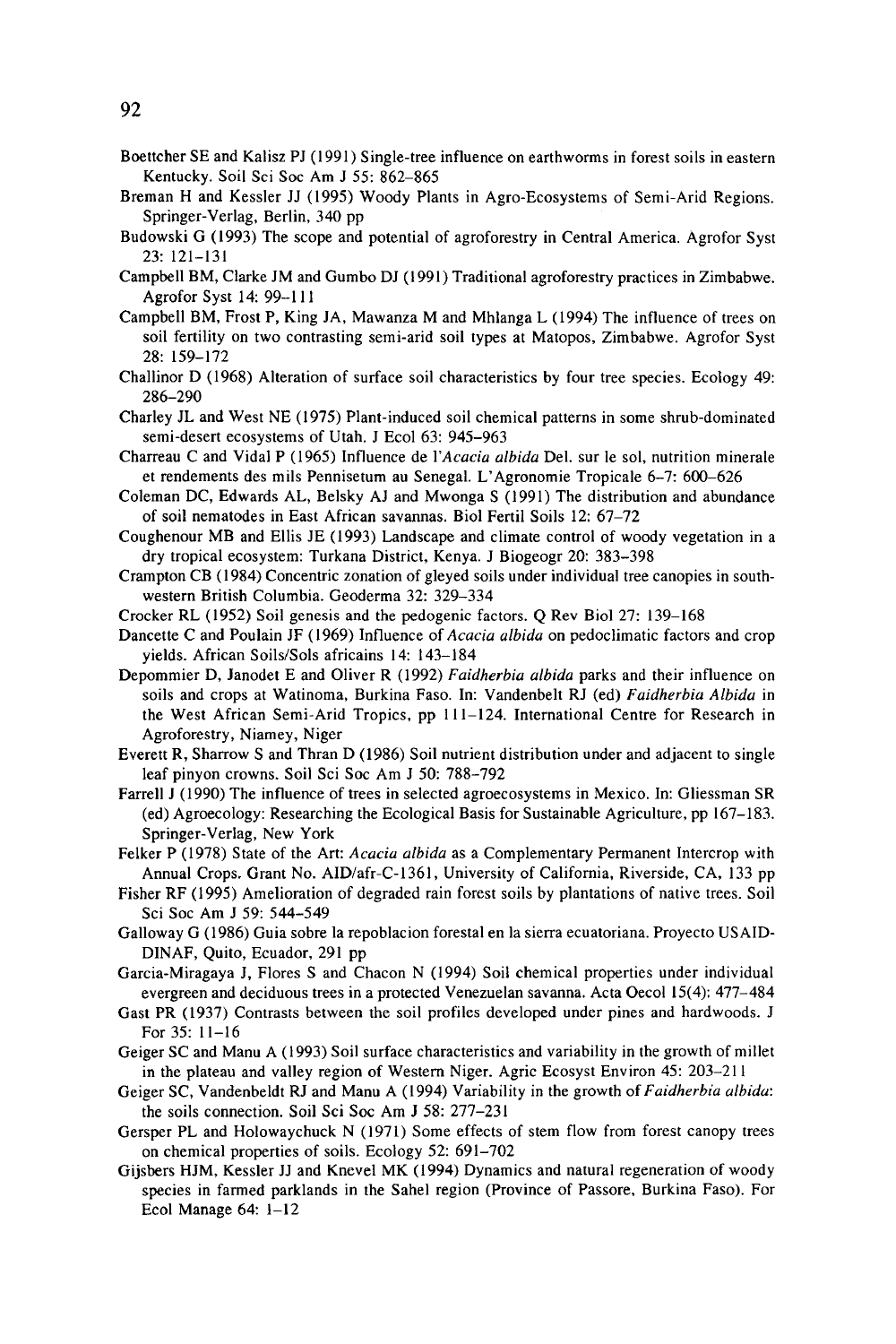- Hogberg P ( 1986) Soil nutrient availability, root symbiosis and tree species composition in tropical Africa: a review. J Trop Ecol 2: 359-372
- Isichei AO and Muoghalu JI (1992) The effects of tree canopy cover on soil fertility in a Nigerian savanna. J Trop Ecol 8: 329-338
- Jackson LE, Strauss RB, Firestone MK and Bartolome JW ( 1990) Influence of tree canopies on grassland productivity and nitrogen dynamics in deciduous oak savanna. Agriculture, Ecosyst Environ 32: 89-105
- Jenny H (1941) Factors of Soil Formation. McGraw-Hill, New York, 281 pp
- Jenny H (1980) The Soil Resource-Origin and Behavior. Springer-Verlag, New York, 377 pp
- Kater LJM, Kante S and Budelman A (1992) Karite *(Vitellaria paradoxa)* and nere *(Parkia higlohosa)* associated with crops in South Mali. Agrofor Syst 18: 89-105
- Kellman M (1979) Soil enrichment by neotropical savanna trees. J Ecolo 67: 565-577
- Kerkhof P ( 1990) Agroforestry in Africa: A Survey of Project Experience. Panos Publications, London, 216 pp
- Kessler JJ and Breman H ( 1991) The potential of agroforestry to increase primary production in the Sahelian and Sudanian zones of West Africa. Agrofor Syst 13: 41-62
- Kessler JJ (1992) The influence of karite *(Vitellaria paradoxa)* and nere *(Parkia higlohosa)* trees on sorghum production in Burkina Faso. Agrofor Syst 17: 97-118
- Klemmedson JO and Barth RH (1975) Distribution and Balance of Biomass and Nutrients in Desert Shrub Ecosystems. US/IBP Desert Biome Research Memo 75-5, Utah State University, Logan, UT, 18 pp
- Klemmedson JO and Wienhold BJ (1992) Aspect and species influences on nitrogen and phosphorus accumulation in Arizona chaparral soil-plant systems. Arid Soil Res Rehabilitation 6: 105-116
- Lojan Idrobo L (1992) Arboles y arbustos nativos para le desarrollo forestal altoandino. Proyecto desarrollo forestal participativa en los andes, Quito, Ecuador, 217 pp
- Macbicken KG and Vergara NT (1990) Agroforestry, Classification and Management. John Wiley and Sons, New York, 382 pp
- Maghembe JA and Seyani JH ( 1991) Multipurpose trees used by smallholder farmers in Malawi: results form an ethnobotanical survey (AFRENA Report No. 42). International centre for Research in Agroforestry, Nairobi, Kenya, 30 pp
- Mina VN (1967) Influence of stemflow on soil. Soviet Soil Sci 7: 1321-1329
- Mordelet P, Abbadie L and Menaut JC (1993) Effects of tree clumps on soil characteristics in a humid savanna of West Africa (Lamto, Coted' Ivoire). Plant and Soil 153: 103-111
- Nair PKR (1984) Soil Productivity Aspects of Agroforestry. International Centre for Research in Agroforestry. Nairobi, Kenya, 85 pp
- Okafor JC and Fernandes ECM (1987) The compound farms of south-eastern Nigeria: a predominant agroforestry homegarden system with crops and small livestock. Agrofore Syst 5: 153-168
- Okorio J and Maghembe JA ( 1994) The growth and yield of *Acacia alhida* intercropped with maize *(Zea mays)* and beans *(Phaseolus vulgaris)* at Morogoro, Tanzania. For Ecol Manage 64: 183-190
- Ovington JD (1954) Studies of the development of woodland conditions under different trees. II. The forest floor. J Ecol 42: 71-80
- Ovington JD (1956) Studies of the development of woodland conditions under different trees. IV. The ignition loss, water, carbon and nitrogen content of the mineral soil. J Ecol 44: 171-17
- Palm CA (1995) Contribution of agroforestry trees to nutrient requirements of intercropped plants. Agrofor Syst 30: 105-124
- Parton WJ, Stewart JWB and Cole CV (1988) Dynamics of C, N, P and S in grassland soils: a model. Biogeochemistry 5: 109-131
- Poschen P ( 1986) An evaluation of the *Acacia alhida-based* agroforestry practices in the Hararghe highlands of eastern Ethiopia. Agrofor Syst 4: 129-143
- Paulsen HA (1950) A comparison of surface soil properties under mesquite and perennial grass. Ecology 34: 727-732